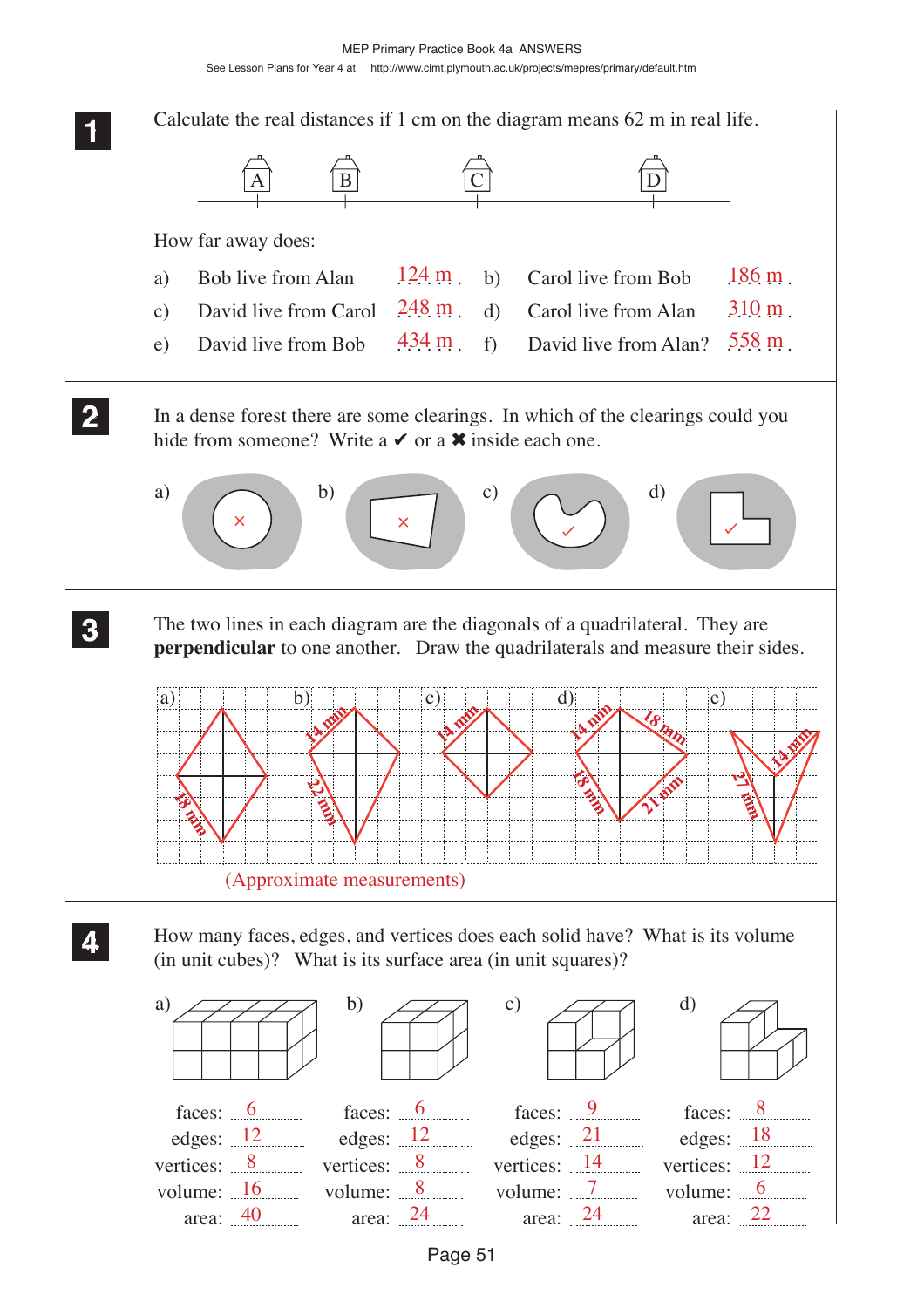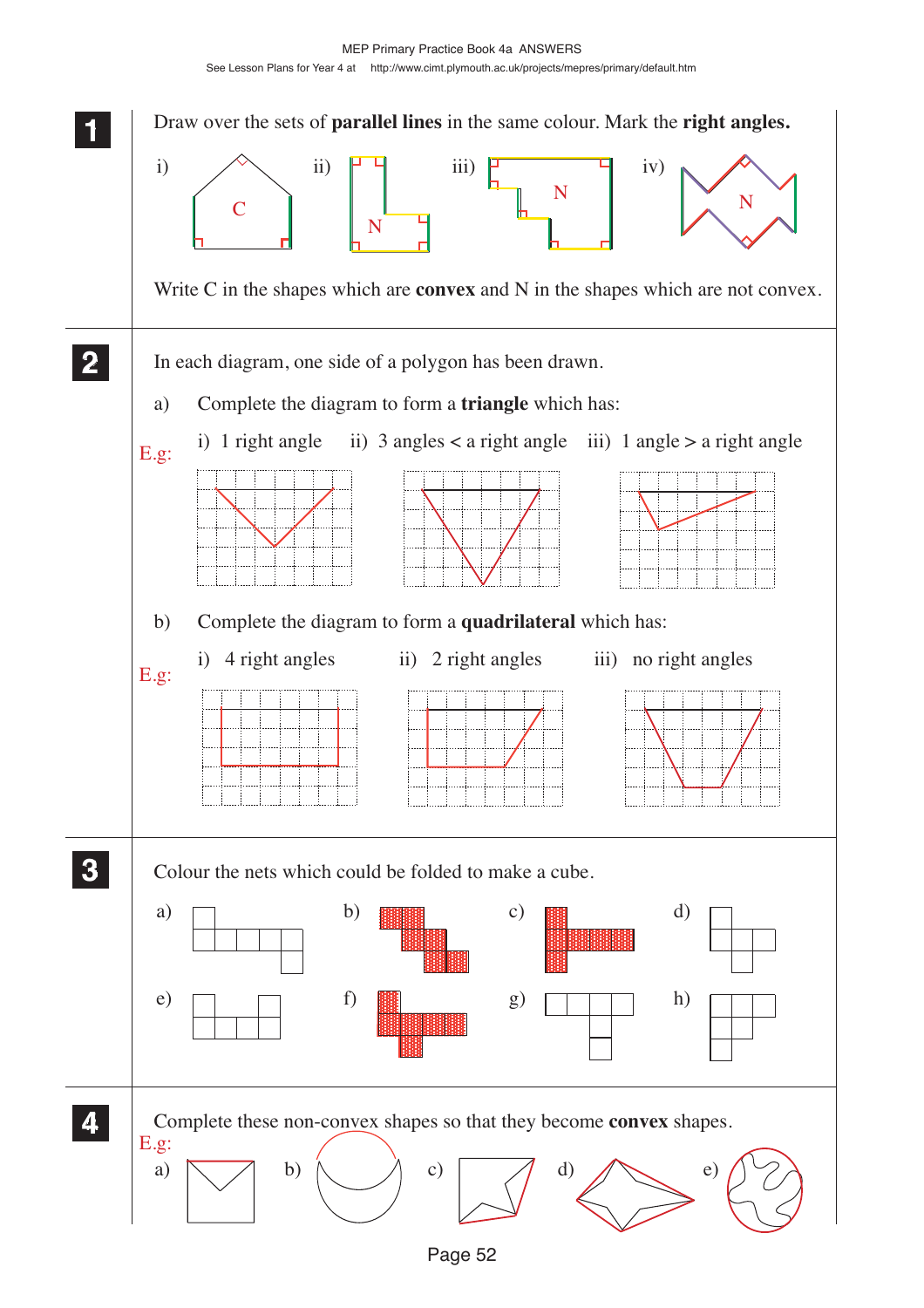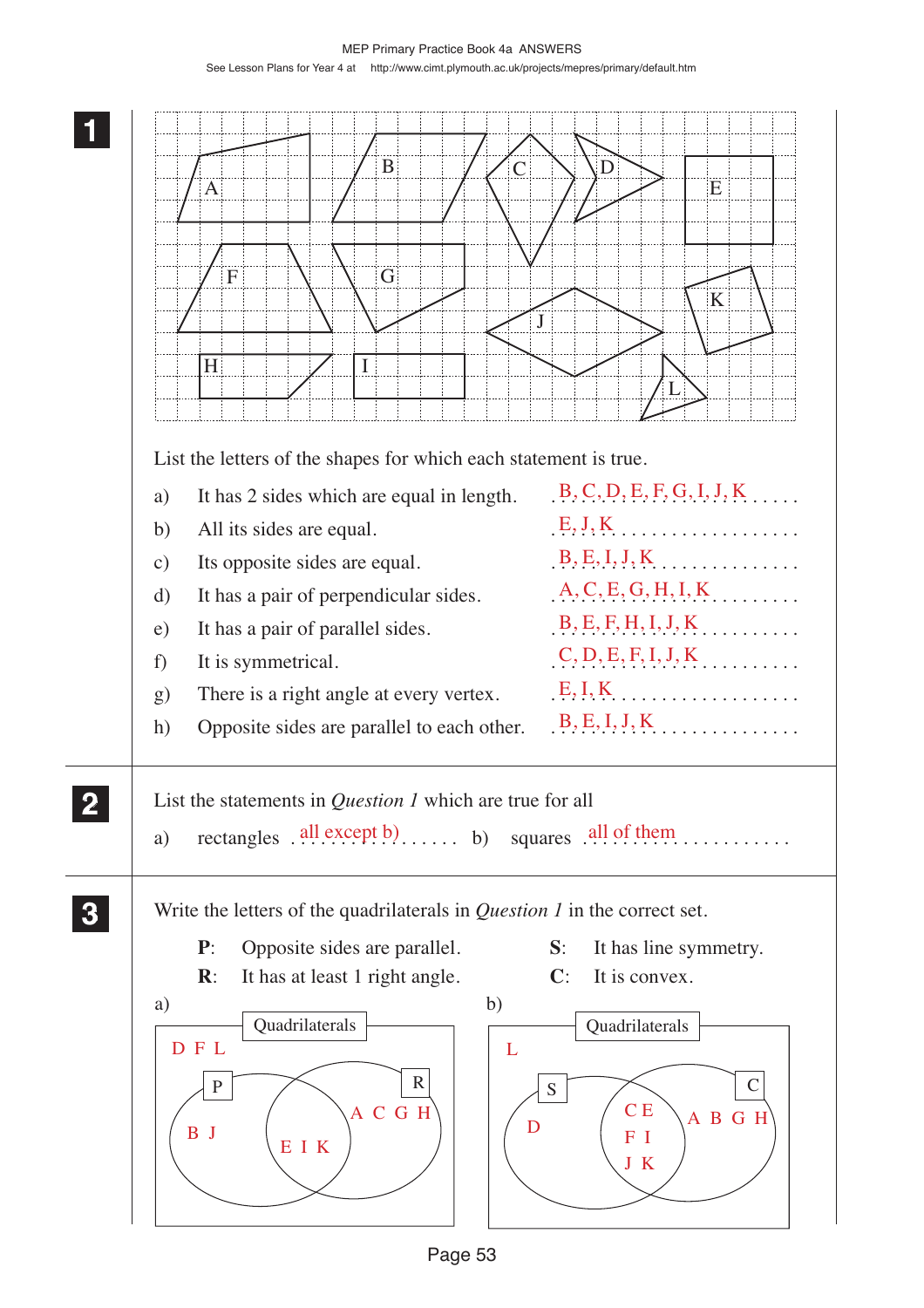| We labelled the vertices of this <b>pentagon</b> with letters and marked the angles. |              |                      |    |                             |                 |              |                           |                                          |       |
|--------------------------------------------------------------------------------------|--------------|----------------------|----|-----------------------------|-----------------|--------------|---------------------------|------------------------------------------|-------|
| At which vertex is there:                                                            |              |                      |    |                             |                 | $\mathsf{I}$ |                           |                                          |       |
| a right angle?<br>a)                                                                 |              | $D_{\ldots}$         |    |                             |                 |              |                           |                                          |       |
| an angle smaller<br>b)                                                               |              |                      |    | E                           |                 |              | C                         |                                          |       |
| than a right angle?                                                                  |              | $A$ and $B$          |    |                             |                 |              |                           |                                          |       |
| an angle greater<br>$\mathbf{c})$<br>than a right angle?                             |              | $C$ and $E$          |    | Α                           |                 |              |                           |                                          |       |
|                                                                                      |              |                      |    |                             |                 |              |                           | B                                        |       |
|                                                                                      |              |                      |    |                             |                 |              |                           |                                          |       |
| Measure the sides of each rectangle. Calculate its perimeter and area.               |              |                      |    |                             |                 |              |                           |                                          |       |
| 3 cm<br>a)                                                                           | $\mathbf{b}$ | $2 \text{ cm}$       | d) |                             | e)              |              |                           | $25 \text{ mm}$                          |       |
| $2$ cm                                                                               |              |                      |    |                             | $14 \text{ mm}$ |              |                           |                                          |       |
|                                                                                      |              |                      |    |                             |                 |              |                           |                                          |       |
| $A = 6 \text{ cm}^2$                                                                 |              | $A = 4 \text{ cm}^2$ |    | $ A  = 196$ mm <sup>2</sup> |                 |              |                           |                                          |       |
| $P = 10$ cm                                                                          |              | $P = 8 \text{ cm}$   |    | $P = 56$ mm                 |                 |              | $A = 625$ mm <sup>2</sup> |                                          |       |
| $c)$ $\vert$ 1 cm                                                                    |              | $8\frac{1}{2}$ cm    |    |                             |                 |              | $P = 100$ mm              |                                          |       |
|                                                                                      |              |                      |    |                             | $\mathbf{f}$    |              | l 1 mm                    |                                          |       |
| $A = 8\frac{1}{2}$ cm <sup>2</sup>                                                   |              |                      |    |                             |                 |              |                           | $A = 121$ mm <sup>2</sup><br>$P = 44$ mm |       |
| $P = 19$ cm                                                                          |              |                      |    |                             |                 |              |                           |                                          |       |
|                                                                                      |              |                      |    |                             |                 |              |                           |                                          |       |
| The diagram shows the net of an open box drawn to a smaller scale.                   |              |                      |    |                             |                 |              |                           |                                          |       |
| What shape was the box? $Q^{q}$ . $Q^{q}$ .<br>a)                                    |              |                      |    |                             |                 |              | $30 \text{ cm}$           |                                          | 10 cm |
|                                                                                      |              |                      |    |                             | $10 \text{ cm}$ |              |                           |                                          |       |
| b)<br>How long were the edges of the box if<br>1 mm on the diagram means 1 cm in     |              |                      |    |                             |                 |              |                           |                                          |       |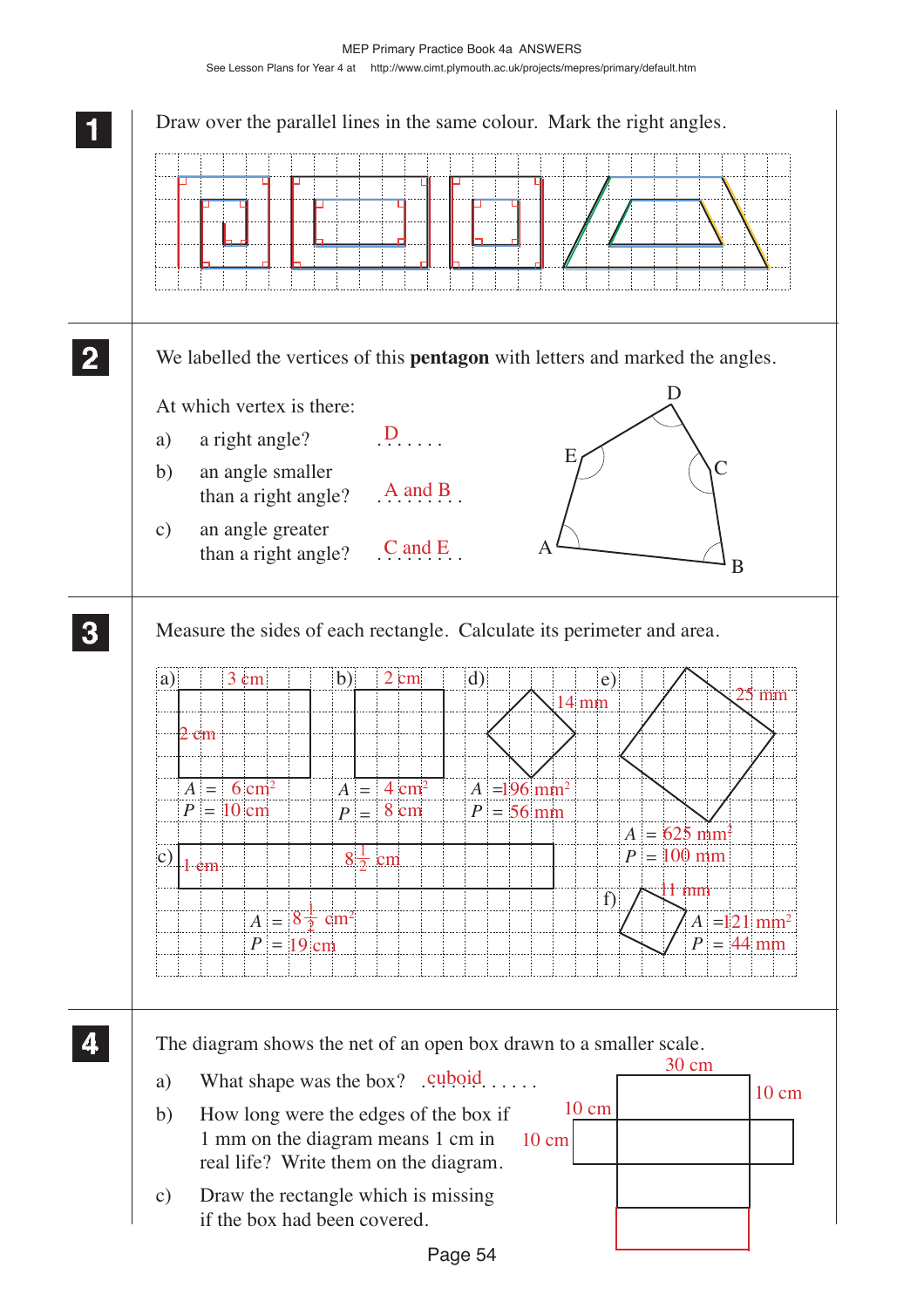MEP Primary Practice Book 4a ANSWERS See Lesson Plans for Year 4 at http://www.cimt.plymouth.ac.uk/projects/mepres/primary/default.htm

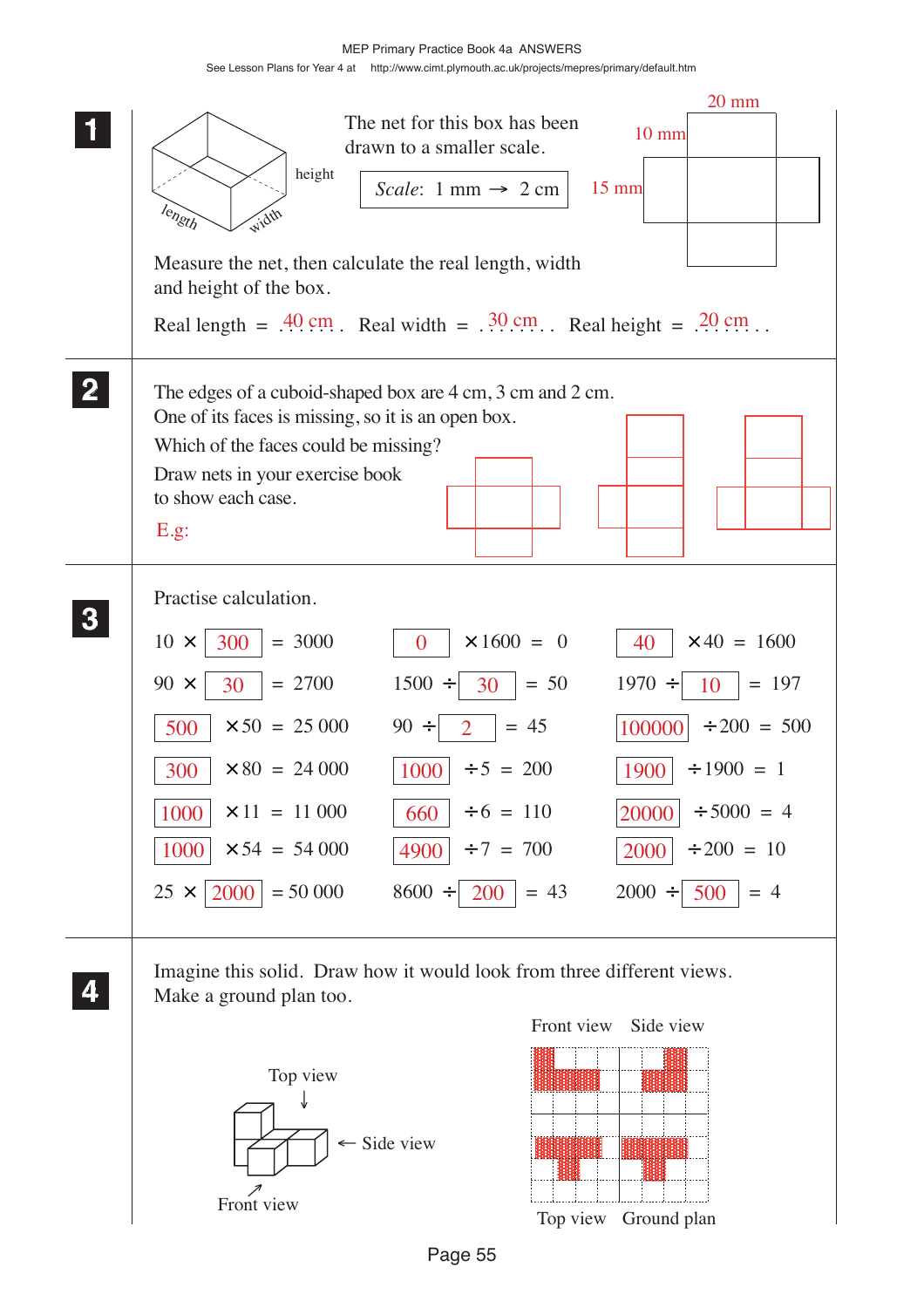MEP Primary Practice Book 4a ANSWERS See Lesson Plans for Year 4 at http://www.cimt.plymouth.ac.uk/projects/mepres/primary/default.htm

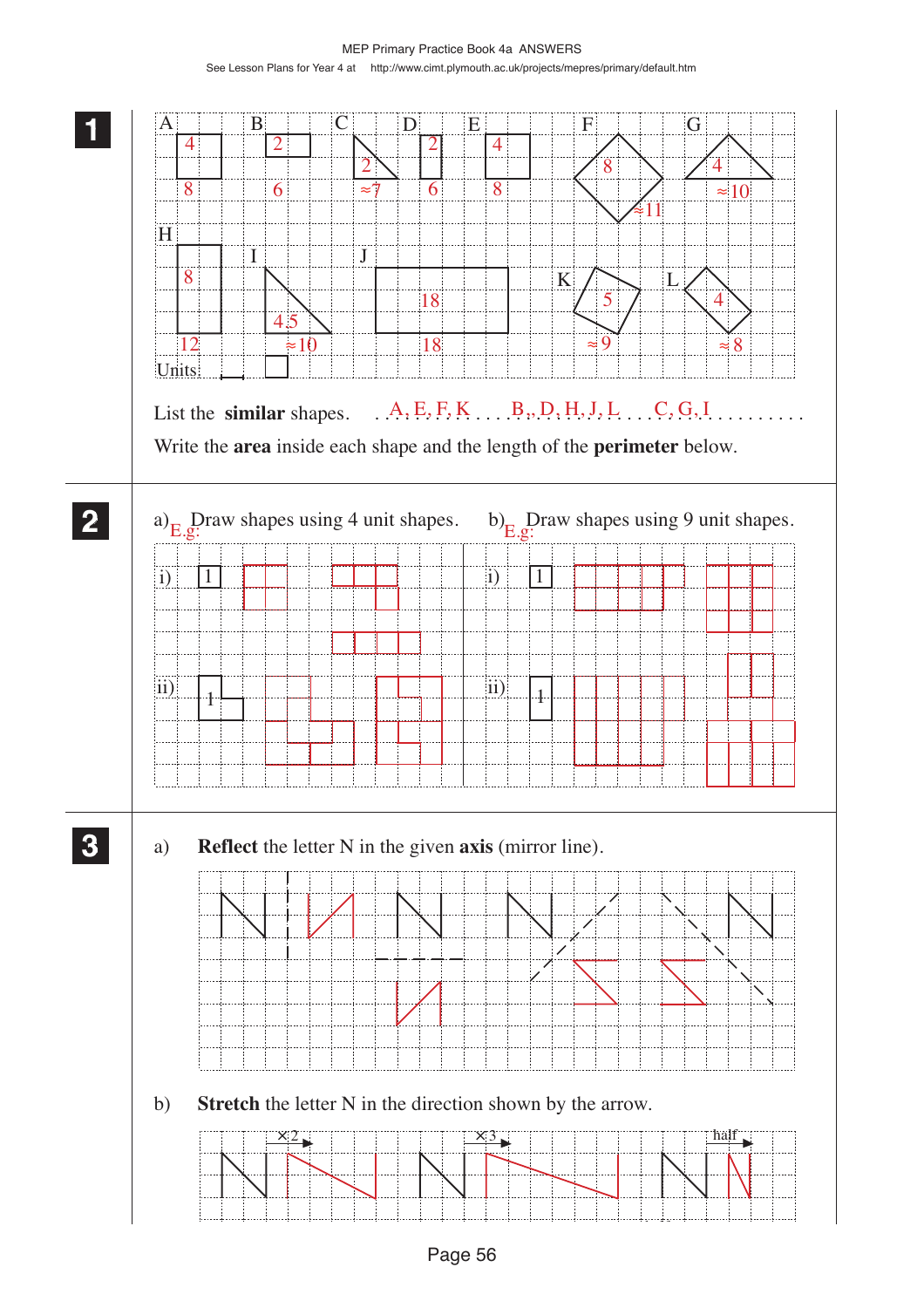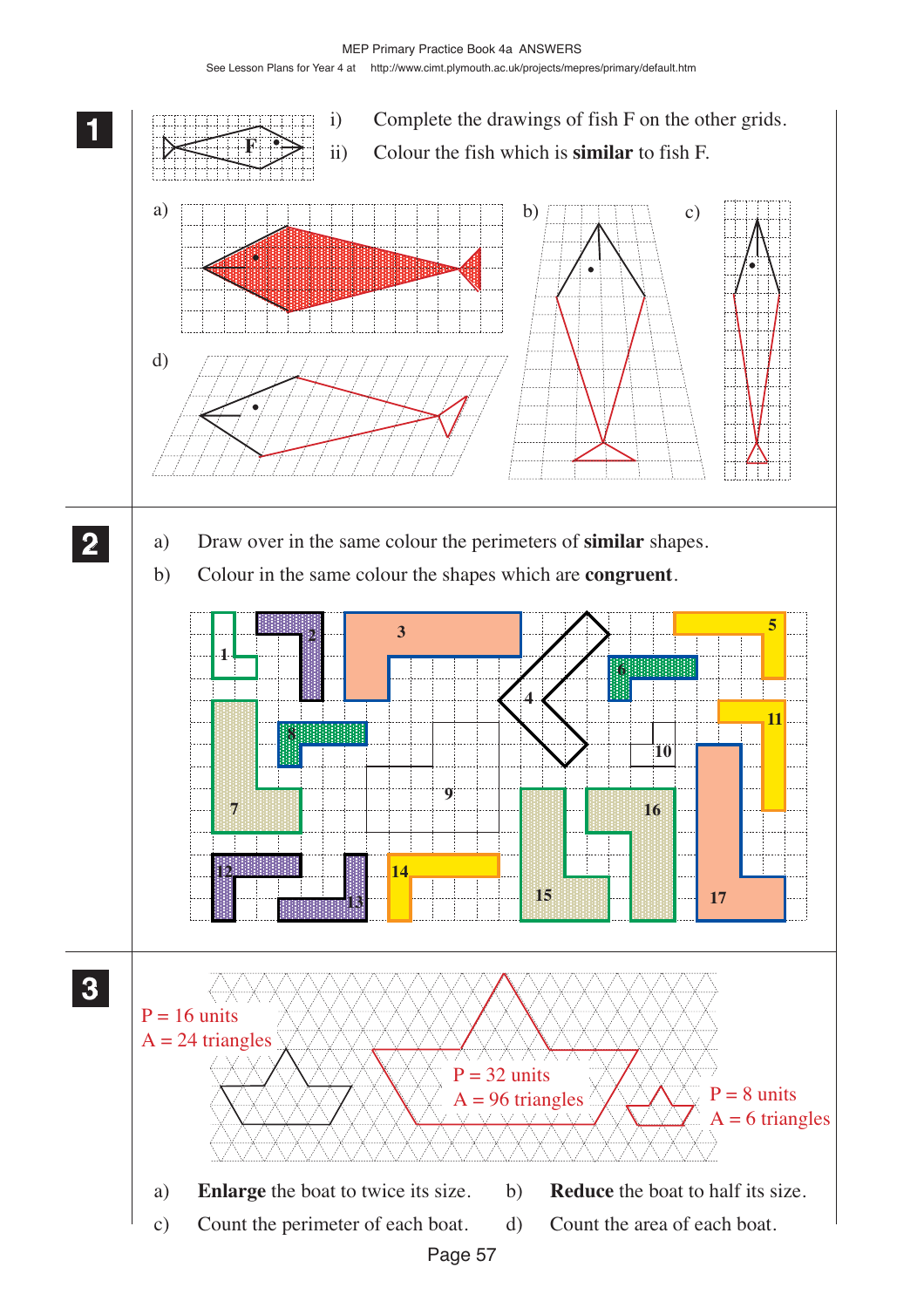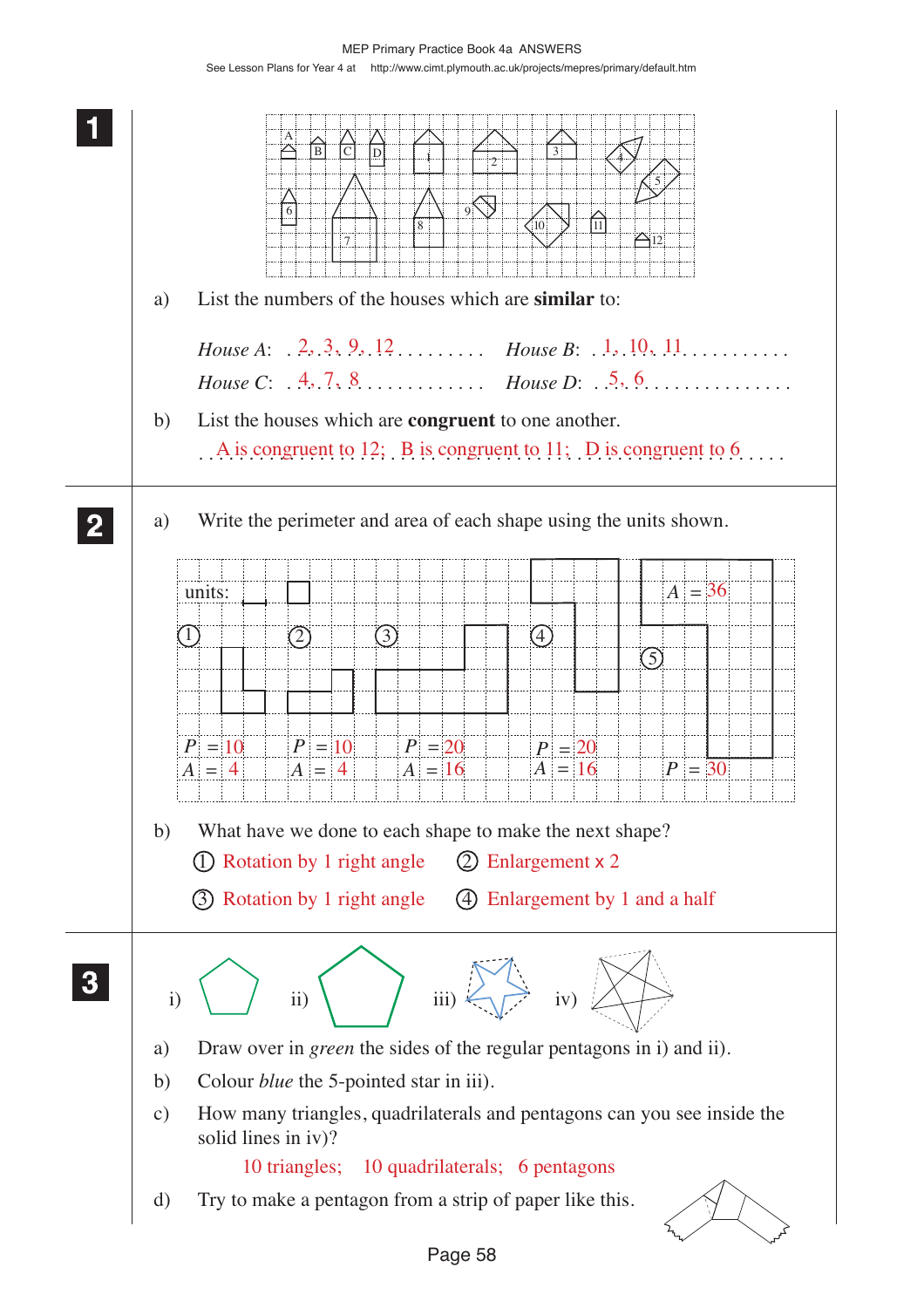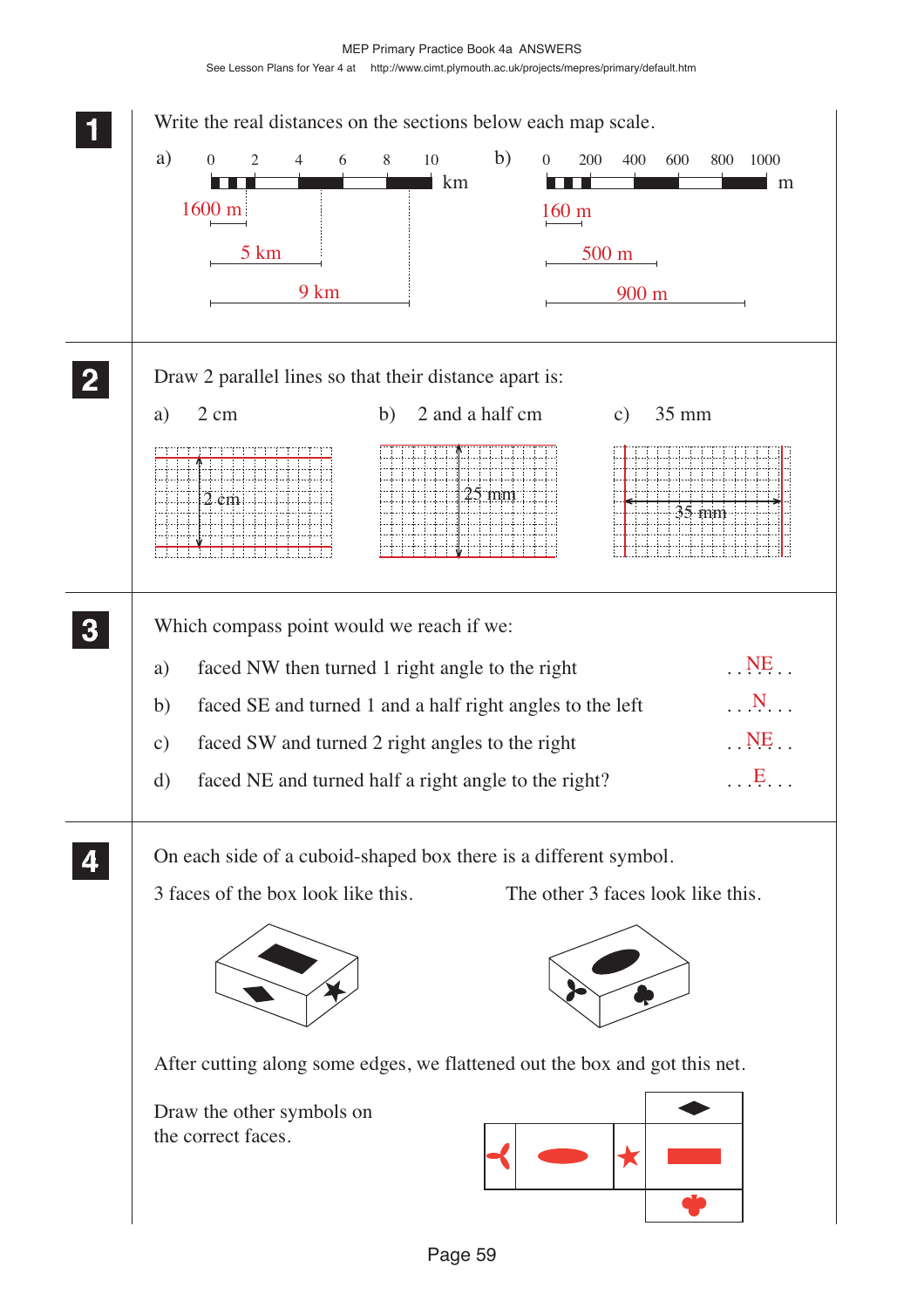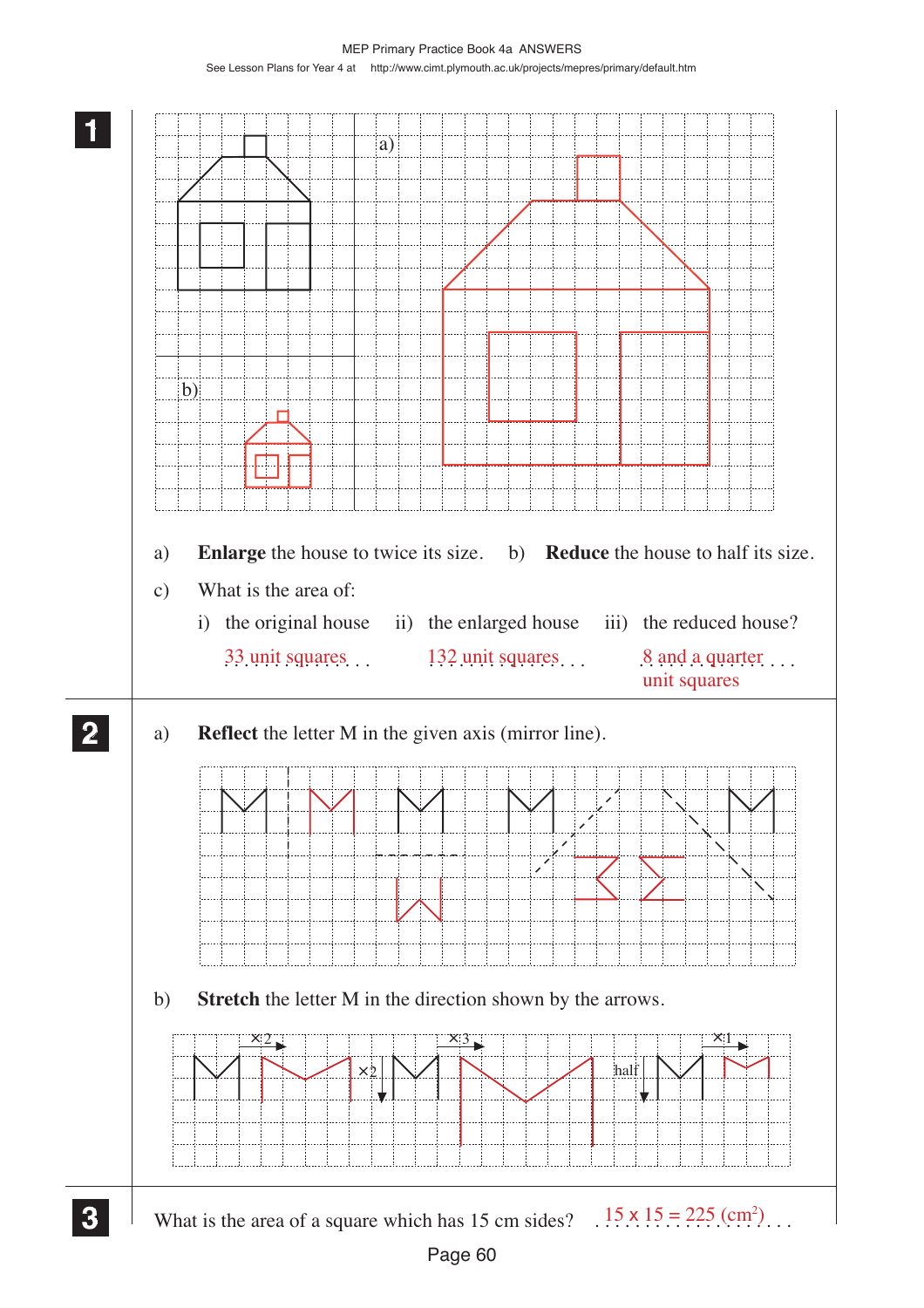|              |               | Write a number in the box so that the statement is true.                                                                                      |
|--------------|---------------|-----------------------------------------------------------------------------------------------------------------------------------------------|
|              | a)            | $27 \times 100 = 270 \times$<br>10<br>$130 \times 100 = 13 \times  1000 $<br>b)                                                               |
|              |               | $49 \times 100 = 4900 \times$<br>$19 \times 1000 = 1900 \times$<br>$\mathbf{1}$<br>10                                                         |
|              |               | $160 \times 100 = 10 \times  1600 $<br>$60 \times 100 = 1000 \times$<br>6                                                                     |
|              |               | $20 \times 1000 = 100 \times$<br>200<br>$34 \times 100 = 10 \times   340$                                                                     |
|              |               | 100<br>$92 \times 100 = 920 \times$<br>$17 \times 1000 = 170 \times$<br>10                                                                    |
| $\mathbf{2}$ |               | Do the operations in the correct order. Be careful with the brackets!                                                                         |
|              | a)            | $700 + 300 \times 5 = 2200$<br>$(700 + 300) \times 5 = 5000$                                                                                  |
|              | b)            | $550 - 50 \times 9 = 100$<br>$(550 - 50) \times 9 = 4500$                                                                                     |
|              | $\mathbf{c})$ | $200 + 300 \times 40 = 12200$<br>$(200 + 300) \times 40 = 20000$                                                                              |
|              | d)            | $470 - 70 \times 5 = 120$<br>$(470-70) \times 5 = 2000$                                                                                       |
| 3            |               | Fill in the missing quotients. Note how the dividends, divisors and quotients change.                                                         |
|              | a)            | $18 \div 6 = 3$<br>$180 \div 60 = 3$<br>$1800 \div 600 = 3$                                                                                   |
|              |               | $180 \div 6 = 30$ $1800 \div 60 = 30$<br>$18\,000 \div 600 = 30$                                                                              |
|              |               | $1800 \div 6 = 300$ $18\,000 \div 600 = 30$<br>$18\,000 \div 6000 = 3$                                                                        |
|              | b)            | $200 \div 40 = 5$<br>$2000 \div 400 = 5$<br>$20 \div 4 = 5$                                                                                   |
|              |               | $200 \div 4 = 50$<br>$2000 \div 40 = 50$<br>$20\,000 \div 400 = 50$<br>$2000 \div 4 = 500$ $20\,000 \div 40 = 500$<br>$20\,000 \div 4000 = 5$ |
|              | a)            | Write how you estimate mentally, then do the multiplication.<br>Compare the product with the estimated result.                                |
|              |               | $2351 \times 6 =$<br>$\mathbf{i}$<br>C:<br> 2 3 5 1<br>E: $2400 \times 6 = 14400$                                                             |
|              |               | $\times 6$<br>$1 \t4 \t1 \t0 \t6$                                                                                                             |
|              |               | $1278 \times 7 =$<br>$\rm ii)$<br>C:<br>$1 \ 2 \ 7 \ 8$                                                                                       |
|              |               | E: $ 1 3 0 0 \times  7  =  9 1 0 0 $<br>$\tau$<br>$\times$                                                                                    |
|              | b)            | 946<br>8<br>$8654 \div 4 = 2163 \text{ r } 2$                                                                                                 |
|              |               | Estimate, calculate then check the result in your exercise book.                                                                              |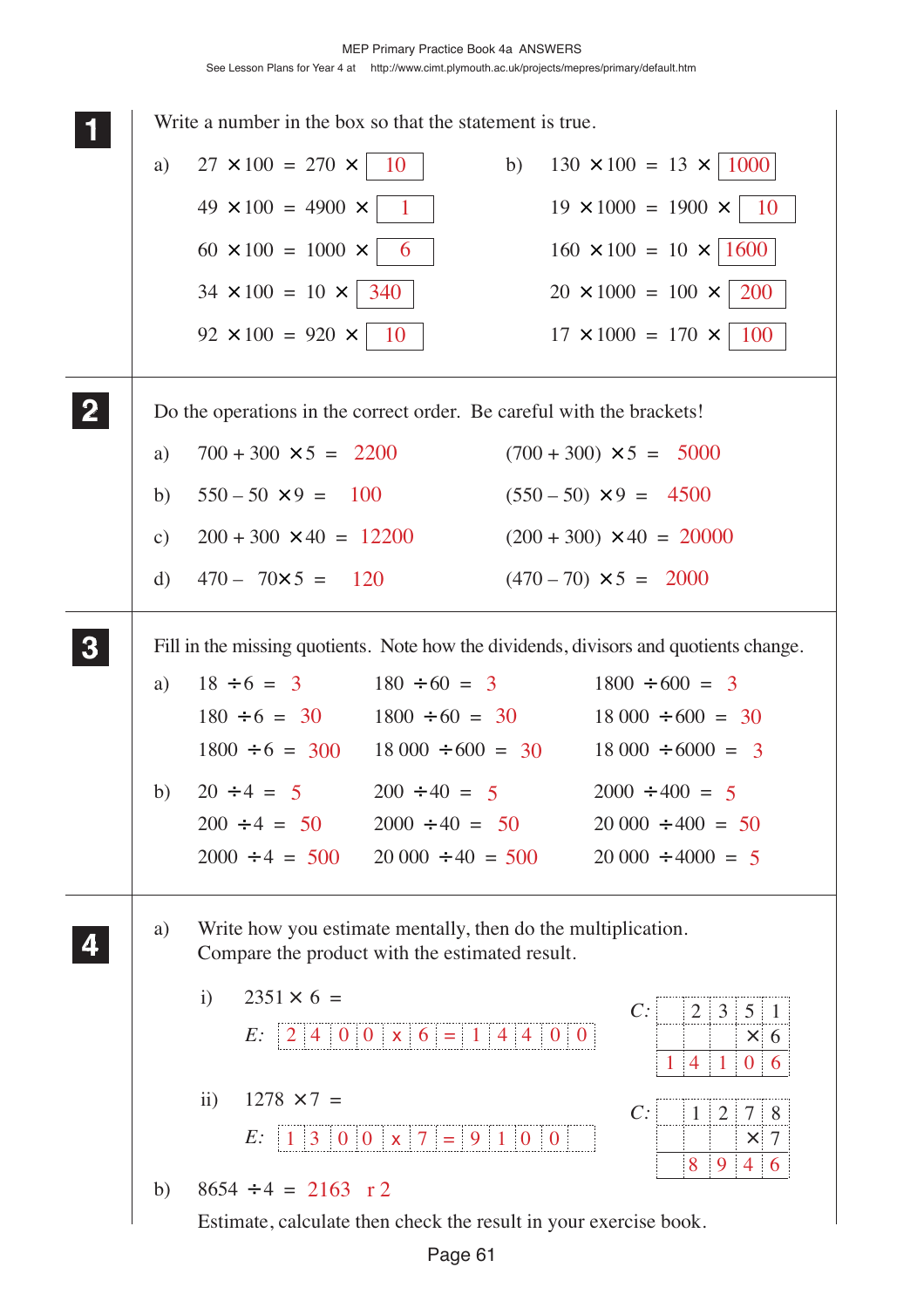|              |    | Do the calculations in the correct order and compare the results.                                                                                                                                                                                 |                                                                                                                                                                  |
|--------------|----|---------------------------------------------------------------------------------------------------------------------------------------------------------------------------------------------------------------------------------------------------|------------------------------------------------------------------------------------------------------------------------------------------------------------------|
|              | a) | $180 \times 6 - 5 = 1075$                                                                                                                                                                                                                         | $(180 - 6) \times 5 = 870$                                                                                                                                       |
|              |    | $180 \times 5 - 6 = 894$                                                                                                                                                                                                                          | $(180 - 5) \times 6 = 1050$                                                                                                                                      |
|              |    | $180 \times 6 - 5 \times 6 = 1050$                                                                                                                                                                                                                | $180 - 6 \times 5 = 150$                                                                                                                                         |
|              |    | $180 \times 5 - 6 \times 5 = 870$                                                                                                                                                                                                                 | $180 \times (6-5) = 180$                                                                                                                                         |
|              | b) | $200 \times 4 + 5 = 805$                                                                                                                                                                                                                          | $(200 + 4) \times 5 = 1020$                                                                                                                                      |
|              |    | $200 \times 5 + 4 = 1004$                                                                                                                                                                                                                         | $(200 + 5) \times 4 = 820$                                                                                                                                       |
|              |    | $200 \times 5 + 4 \times 5 = 1020$                                                                                                                                                                                                                | $200 + 4 \times 5 = 220$                                                                                                                                         |
|              |    | $200 \times 4 + 5 \times 4 = 820$                                                                                                                                                                                                                 | $200 \times (4+5) = 1800$                                                                                                                                        |
| $\mathbf{2}$ |    | Do the calculations in the correct order and compare the results.                                                                                                                                                                                 |                                                                                                                                                                  |
|              | a) | $1600 \div 8 - 2 = 198$                                                                                                                                                                                                                           | $1600 \div 8 \times 2 = 400$<br>b)                                                                                                                               |
|              |    | $1600 \div (8 - 2) = 266$ r 4                                                                                                                                                                                                                     | $1600 \div (8 \times 2) = 100$                                                                                                                                   |
|              |    | $1600 \div 2 - 8 = 792$                                                                                                                                                                                                                           | $1600 \div 2 \times 8 = 6400$                                                                                                                                    |
|              |    | $(1600 - 8) \div 2 = 796$                                                                                                                                                                                                                         | $1600 \times 2 \div 8 = 400$                                                                                                                                     |
|              |    | $1600 - 8 \div 2 = 1596$                                                                                                                                                                                                                          | $(1600 \div 8) \times 2 = 400$                                                                                                                                   |
|              |    | $1600 \div 2 - 8 \div 2 = 796$                                                                                                                                                                                                                    | $1600 \times 8 \div 2 = 6400$                                                                                                                                    |
|              |    |                                                                                                                                                                                                                                                   | $1600 \times (8 \div 2) = 6400$                                                                                                                                  |
|              |    | Solve the problems in your exercise book. Do not forget any steps!                                                                                                                                                                                |                                                                                                                                                                  |
|              | a) | If there are 7 kg of beans in each box, how many kg of beans are in<br>1205 boxes?                                                                                                                                                                | There are 8435 kg of beans in 1205 boxes.                                                                                                                        |
|              | b) | How many kg do 405 bricks weigh if each brick weighs 8 kg?<br>405 bricks would weigh 3240 kg.                                                                                                                                                     |                                                                                                                                                                  |
|              |    | $5600 \div 7 = 800$<br>$5 \text{ r}$ 4<br>$\overline{7}$<br>8<br>$E: 6300 \div 7 = 900$<br>$\mid 2$<br>$\mathbf{1}$<br>9<br>6<br>7<br>$\mathbf{5}$<br>6<br>Check:<br>$5\quad 2$<br>4 9<br>3<br>$\overline{9}$<br>$\overline{3}$<br>$\overline{5}$ | So estimate is between 800 and 900.<br>8 7<br>$\overline{5}$<br>-7<br>$\times$<br>$\overline{2}$<br>5<br>6<br>$\overline{1}$<br>$^+$<br>4<br>$\overline{2}$<br>6 |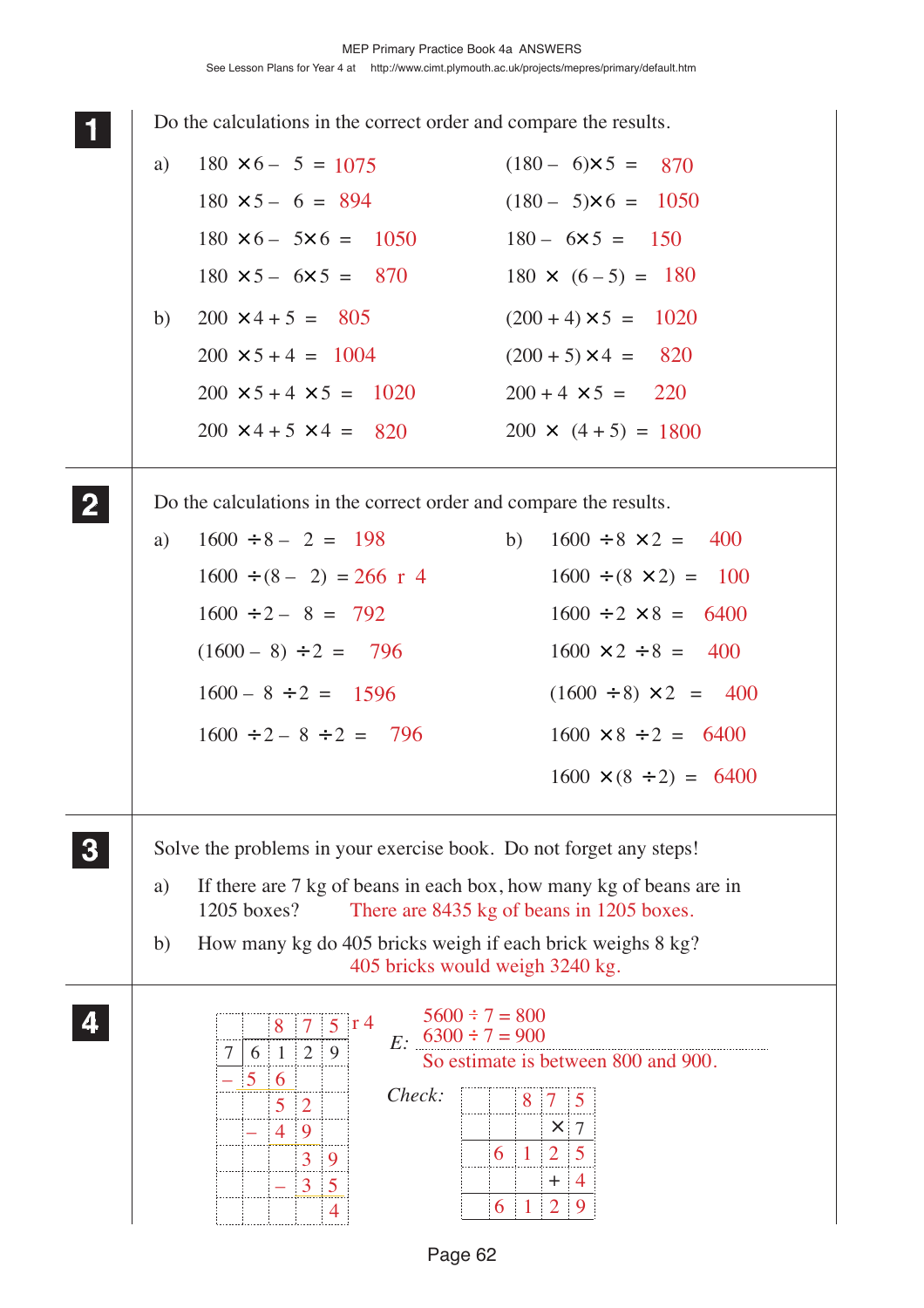Write a plan, calculate and check the result in your exercise book. Write the answer as a sentence below. a) Workmen are laying square floor tiles on the kitchen floor. They can fit 14 tiles along one side of the kitchen and 30 tiles along the adjoining side. How many tiles are needed to cover the floor? *Answer:* . . . . . . . . . . . . . . . . . . . . . . . . . . . . . . . . . . . . . . . . . . . . . . . . . . . . 420 tiles are needed to cover the floor. b) Donna has 130 buttons and Liz has 4 times more. How many buttons does Liz have? *Answer:* . . . . . . . . . . . . . . . . . . . . . . . . . . . . . . . . . . . . . . . . . . . . . . . . . . . . Liz has 520 buttons. c) How much honey did the owner of the beehive collect if he stored 160 kg, which was 1 sixth of the honey, for feeding the bees during the winter? *Answer:* . . . . . . . . . . . . . . . . . . . . . . . . . . . . . . . . . . . . . . . . . . . . . . . . . . . . The owner collected 960 kg of honey. Write your plan here. Do the calculation and check the result in your exercise book. Write the answer as a sentence here. a) Fred's age is 1 fifth of the age of his grandmother. Fred s age is 1 min of the age of his grandmother.<br>How old is Fred if his grandmother is 65 years old? *Plan*:  $\frac{65}{5}$  years  $\div$  5. *Answer:* . . . . . . . . . . . . . . . . . . . . . . . . . . . . . . . . . . . . . . . . . . . . . . . . . . . . Fred is 13 years old. b) Bella has £720, which is 8 times as much as Paula has. How much does Paula have? *Answer:* . . . . . . . . . . . . . . . . . . . . . . . . . . . . . . . . . . . . . . . . . . . . . . . . . . . . Paula has £90. c) The farmer's wife packed 480 eggs into boxes which The farmer's wife packed 480 eggs into boxes which<br>could hold 6 eggs. How many boxes did she need? *Plan*:  $\frac{480 \text{ eggs}}{100 \text{ eggs}}$ *Answer:* . . . . . . . . . . . . . . . . . . . . . . . . . . . . . . . . . . . . . . . . . . . . . . . . . . . . She needed 80 boxes. d) Diana left the country 210 days ago. How many weeks have gone by since then? *Answer:* . . . . . . . . . . . . . . . . . . . . . . . . . . . . . . . . . . . . . . . . . . . . . . . . . . . . 30 weeks have gone by. *Sam Snail* was invited to his friend's house, which is 804 m from *Sam*'s house. *Sam* left home at 8 am. He arrived not before 11 am but not after 12 noon. a) What is the **least** number of metres that *Sam* could have gone every hour? The least number of metres that Sam could have gone every hour is 201 m. b) What is the **most** number of metres that *Sam* could have gone every hour? The most number of metres Sam could have gone every hour is 268 m... **1 11 11 2 22 22 3 33 33** £720  $\div$  8  $210 \text{ days} \div 7 \text{ days}$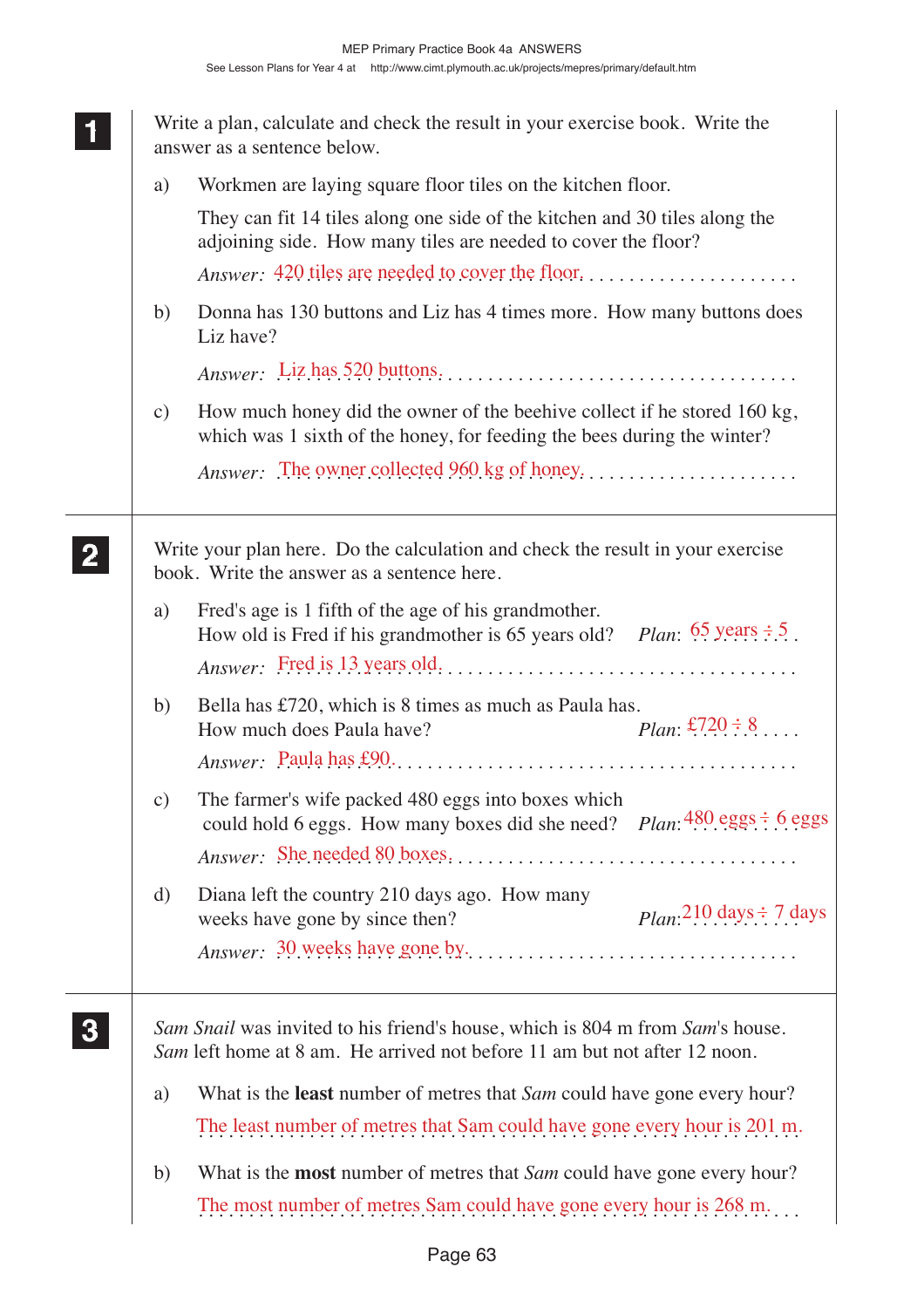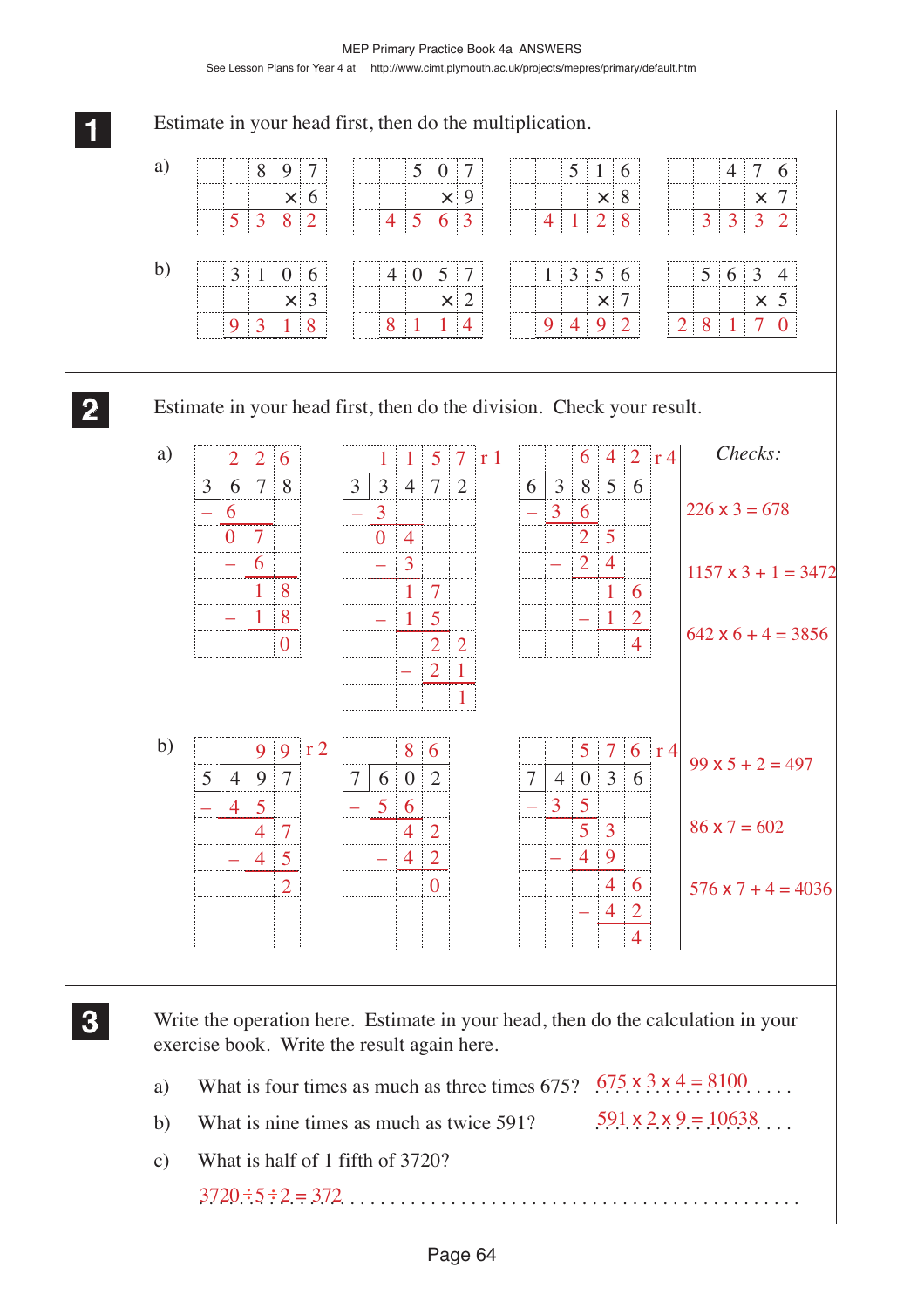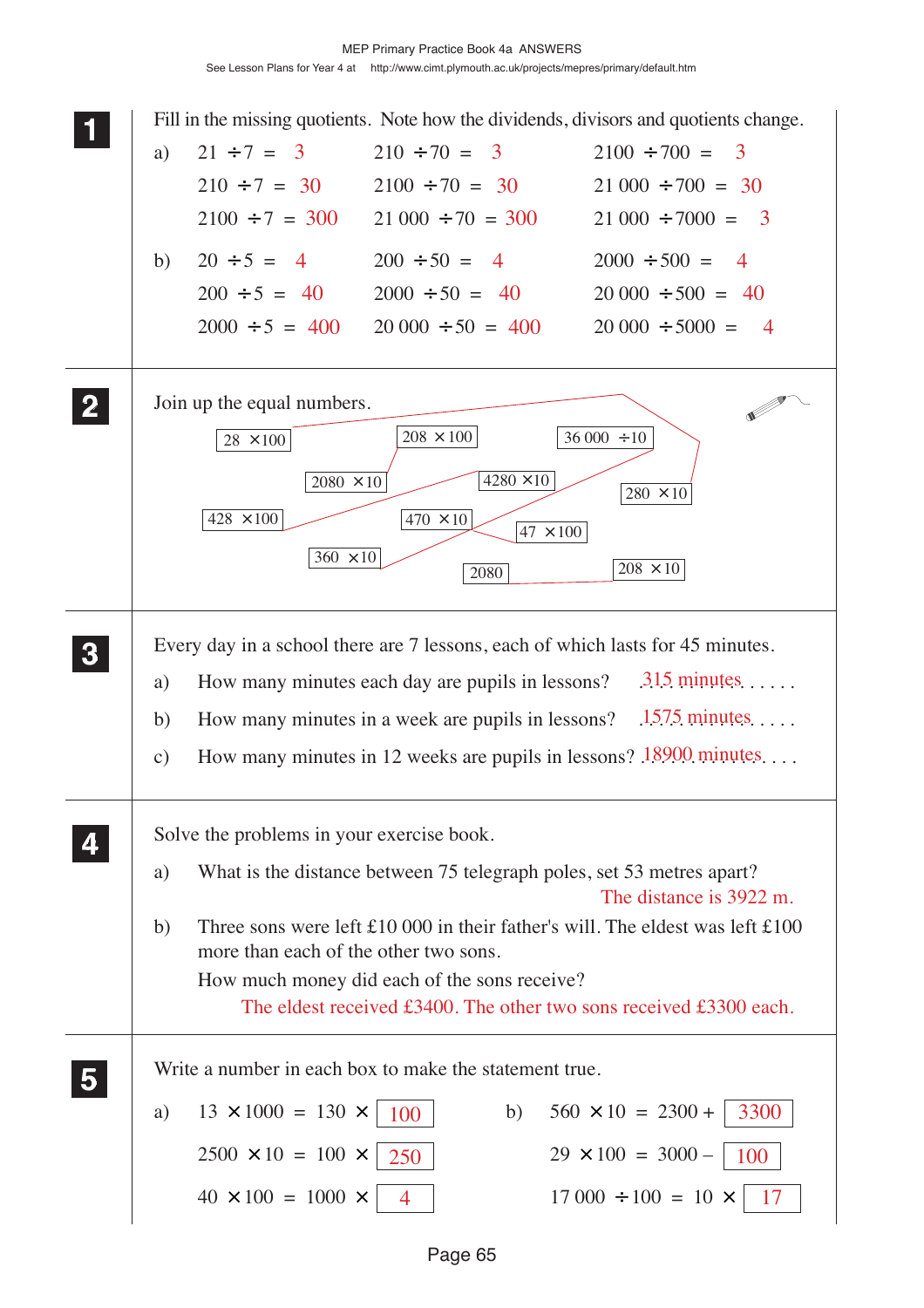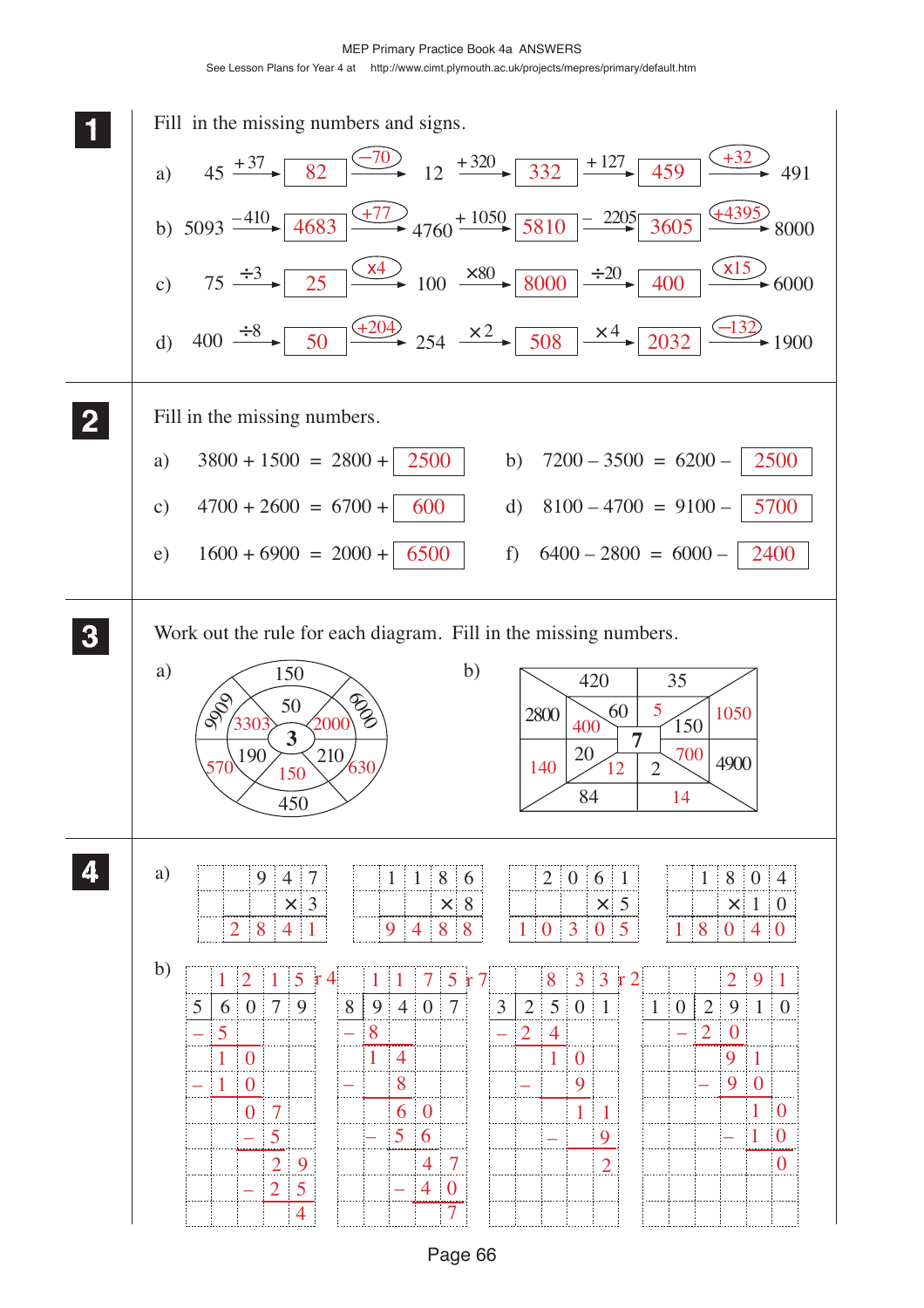**1 11** Measure the different **11** distances 'as the crow flies' A on the map.  $\overline{d}$ D Calculate the **real** distances if they are 1000 times  $\mathcal{C}_{0}^{(n)}$  $\odot$ <sub>B</sub> the map measurements. Complete the table. Journey | Distance on map | Real distance 16 mm 16 m  $AB \approx$ 50 mm 50 m  $AC \approx$ 63 mm 63 m  $AD \approx$  $BC \approx$ 32 mm 32 m  $BD \approx$ 47 mm 47 m  $CD \approx$ 10 mm 10 m **2 22** Solve the problems in your exercise book. **22** a) The sum of two terms is 8061. One term is 2354. What is the other term?  $8061 - 2354 = 5707$ b) The difference is 3425. The reductant is 8106. What is the subtrahend?  $8106 - 3425 = 4681$ c) The difference is 3425. The subtrahend is 8106. What is the reductant?  $8106 + 3425 = 11531$ d) The product is 8500. One factor is 4. What is the other factor?  $8500 \div 4 = 2125$ **3 33 33** e) The quotient is 582 and the divisor is 6. What is the dividend?  $582 \times 6 = 3492$ **4 44** Calculate the operations in a simpler way. **44** a)  $1, 3, 4, 5$  b)  $6500 - (710 + 710 + 710 + 710 + 710)$ 1345  $= 6500 - (710 \times 5) = 2950$ 1345 1345 1345 c)  $8400 \div 2 \div 2 \div 2 = 8400 \div 8 = 1050$ 1345 1345 1345 d)  $723 \times 3 \times 3 = 723 \times 9 = 6507$ + 1345  $1345 \times 8 = 10760$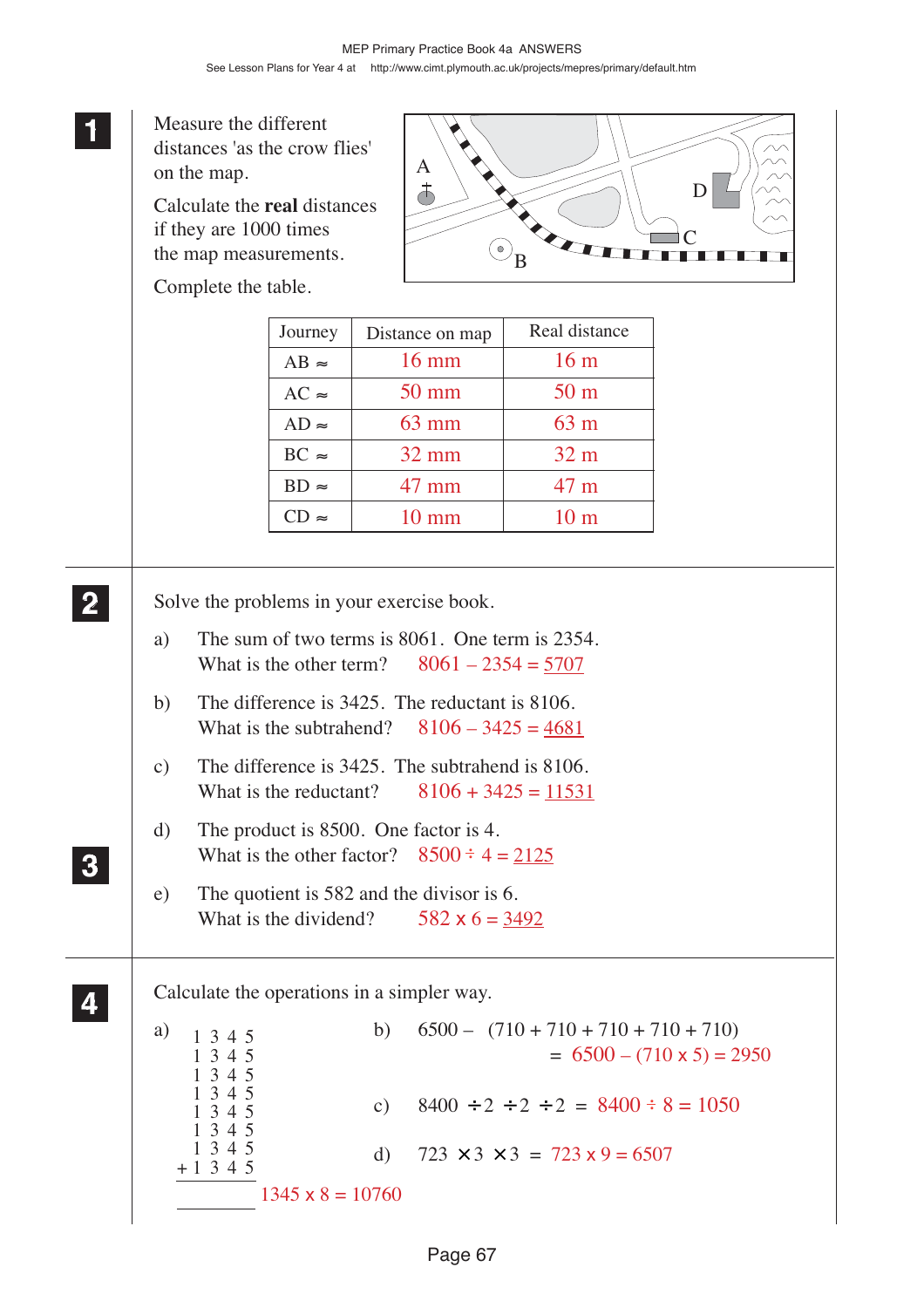MEP Primary Practice Book 4a ANSWERS See Lesson Plans for Year 4 at http://www.cimt.plymouth.ac.uk/projects/mepres/primary/default.htm

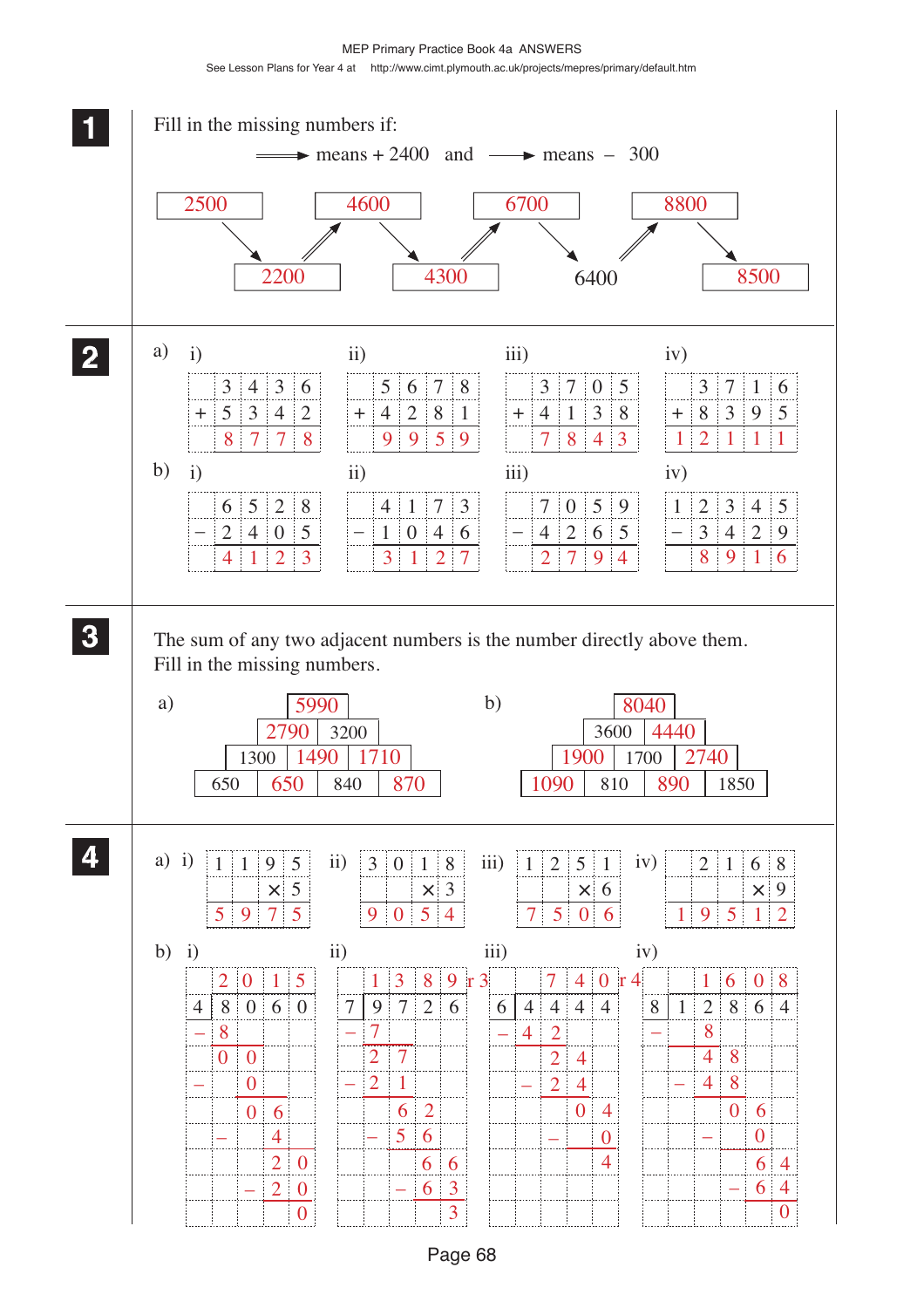

Page 69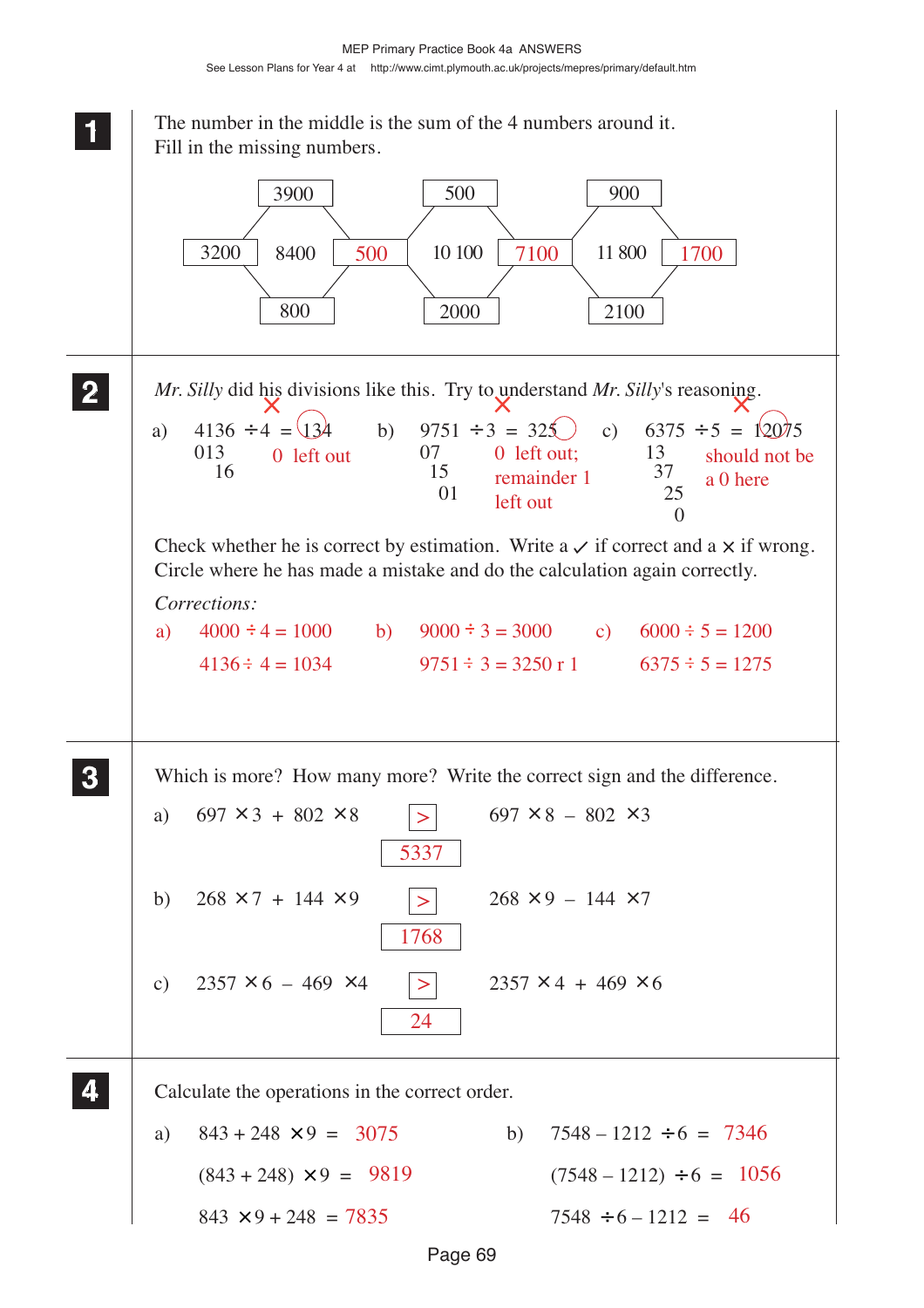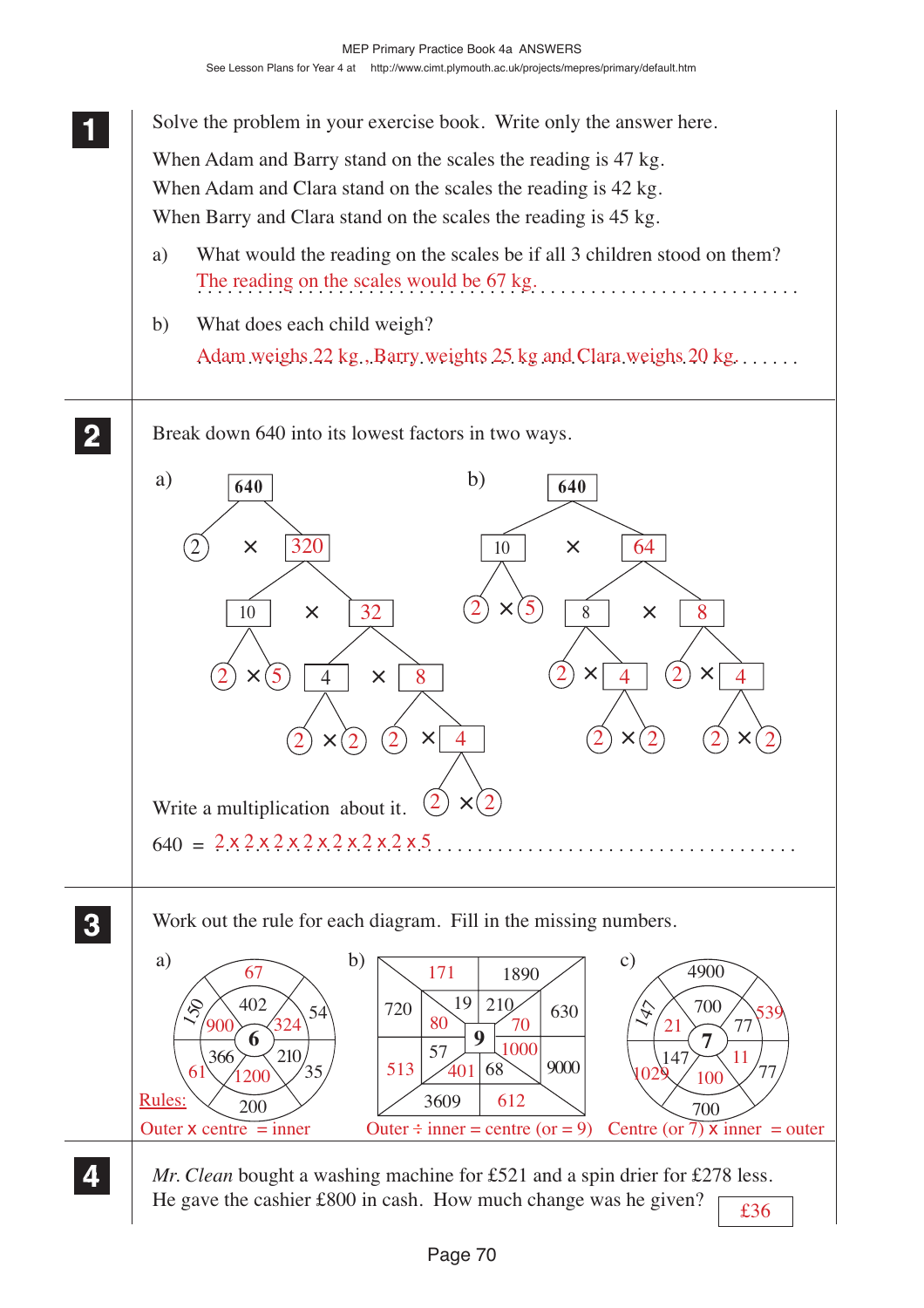| a)            | Make a plan, estimate, calculate, check and write the answer as a sentence.<br>Helen had £3600 in her bank account and George had £2900.<br>Each of them earned another $£1500$ . Who has more money now and how<br>much more?<br><i>Plan</i> : Each now has £1500 more than they had at the start.<br>$C: 3600 - 2900 = 700$<br>Answer: Helen still has £700 more than George. |
|---------------|---------------------------------------------------------------------------------------------------------------------------------------------------------------------------------------------------------------------------------------------------------------------------------------------------------------------------------------------------------------------------------|
| b)            | Uncle Jack had £5400 and Aunt Molly had £4500. They each spent £1700.<br>Who has more money left and how much more?<br><i>Plan</i> : Each now has £1700 less than they had at the start.<br>$C: 5400 - 4500 = 900$<br>Answer: Uncle Jack still has £900 more left than Aunt Molly.                                                                                              |
|               | Solve the problems.                                                                                                                                                                                                                                                                                                                                                             |
| a)            | Fred gathered 3456 kg of green apples, 9576 kg of red apples and 986 kg of<br>plums from his orchard. How much fruit did Fred gather altogether?<br><i>Plan</i> : $3456 \text{ kg} + 9576 \text{ kg} + 986 \text{ kg}$ <i>E</i> : $3000 + 10000 + 1000 = 14000$<br>$C: 3456 + 9576 + 986 = 14018$<br>Answer: Fred gathered 14018 of fruit altogether.                           |
| b)            | There were 10482 litres of water in a tank. The farmer used 7856 litres of<br>the water to spray his fields. How much water was left in the tank?<br><i>Plan</i> : $10482$ litres $-7856$ litres $E: 10000 - 8000 = 2000$<br>$C: 10482 - 7856 = 2626$<br><i>Answer</i> : There were 2626 litres of water left in the tank.                                                      |
|               | Solve the problems.                                                                                                                                                                                                                                                                                                                                                             |
| a)            | A box full of apples weighs 39 kg. How many kg of apples are there in<br>80 boxes if an empty box weighs 5 kg?<br>Apples in 1 box: $39 \text{ kg} - 5 \text{ kg} = 34 \text{ kg}$<br>Apples in 80 boxes: $34 \text{ kg} \times 80 = 2720 \text{ kg}$<br>Answer: There are 2720 kg of apples in 80 boxes.                                                                        |
| b)            | How much do 19 jars of honey cost if each jar costs 680 p?<br><i>Plan</i> : 1 jar: 680 p 19 jars: 680 p x 19<br>C: 680 p x 19 = 12920 p = £129.20<br>Answer: 19 jars of honey cost £129.20.                                                                                                                                                                                     |
| $\mathbf{c})$ | If 8 metres of material cost 4800 p, how much will 2 metres cost?<br>1 m: $4800 p \div 8 = 600 p$<br>2 m: 600 p x 2 = 1200 p = £12<br>Answer: 2 metres of material will cost £12.                                                                                                                                                                                               |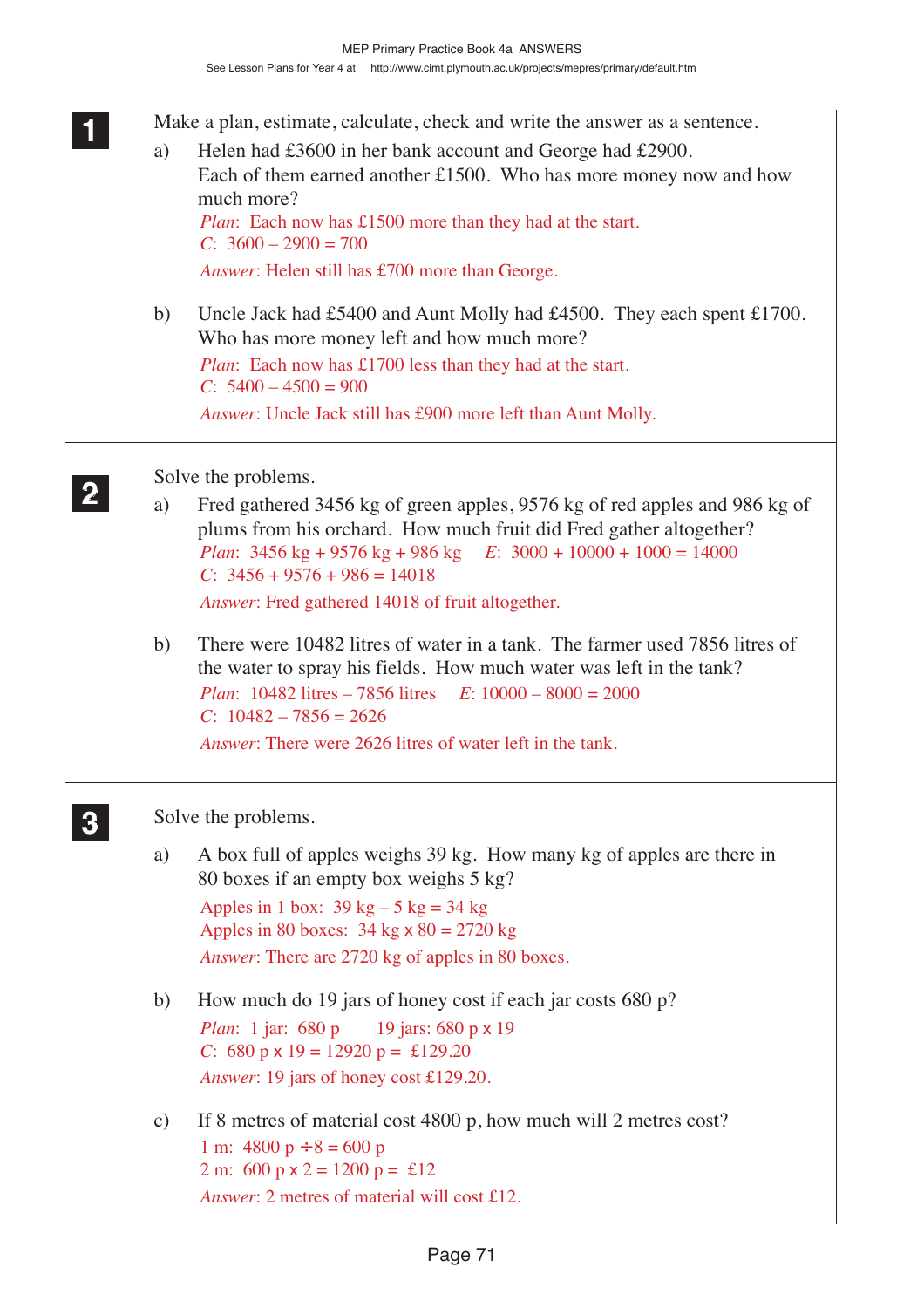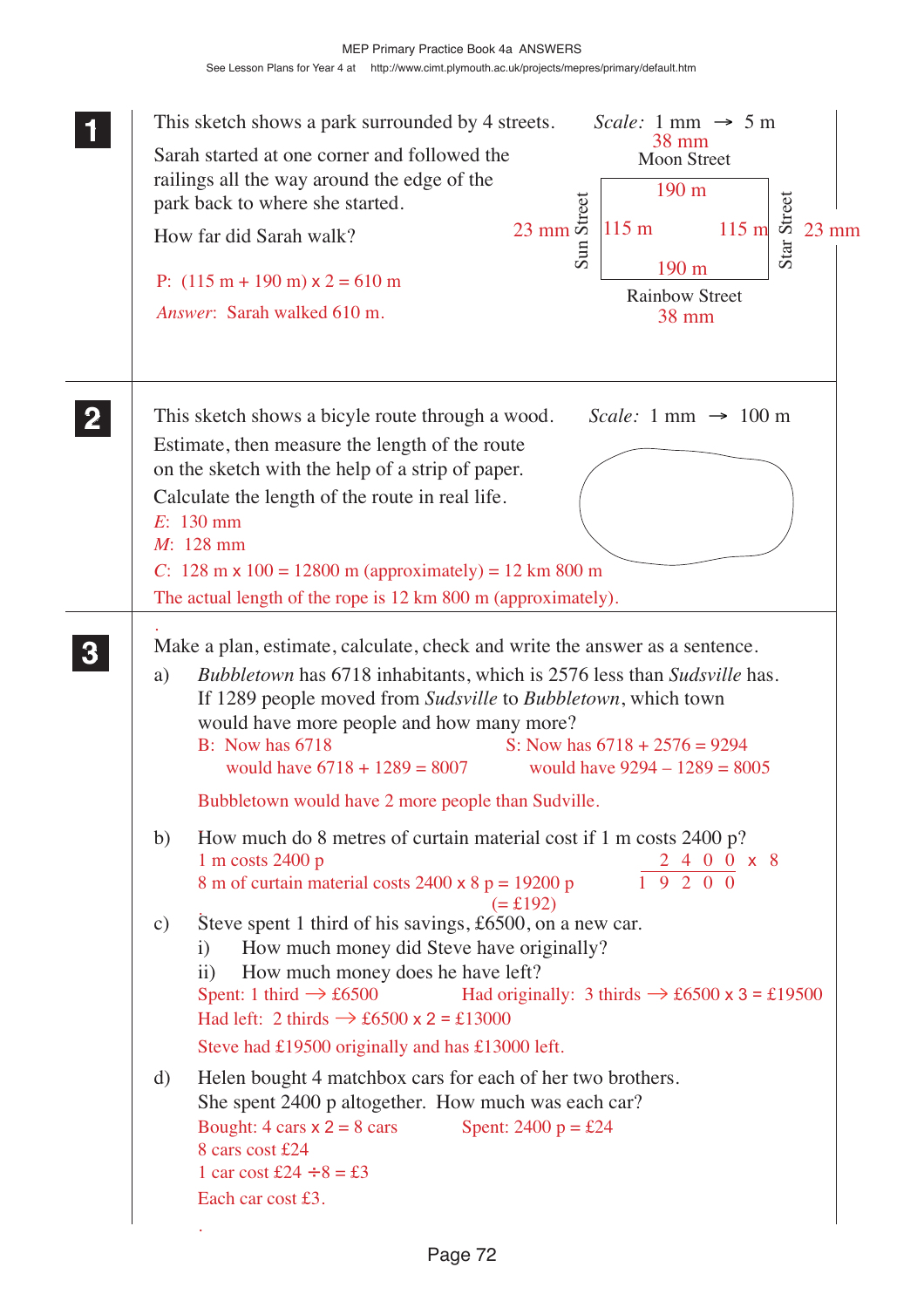**1 11**

**2 22 22**

**3 33 33**

**<sup>11</sup>** Underline the important data. Write a plan here. Do the calculation and check it in your exercise book. Write the answer as a sentence here.

| a)                  | To celebrate the 250th anniversary of a school, 1260 guests were invited to<br>a reception but only 987 attended.<br>How many people did not attend? $Plan:$ $\frac{1260-987}{}$<br><i>Answer</i> : 273 people did not attend.                                                                                                                                                                |
|---------------------|-----------------------------------------------------------------------------------------------------------------------------------------------------------------------------------------------------------------------------------------------------------------------------------------------------------------------------------------------------------------------------------------------|
| b)                  | In a primary school, 120 pupils went to at least one workshop on Monday<br>and 80 pupils went to at least one workshop on Tuesday. Each pupil<br>went to a workshop at least once.<br>How many pupils might go to this school? <i>Plan</i> : $\frac{\text{Least no. pupils}}{\text{Greatest no.}} = 120$ .<br>Greatest no. = $120 + 80$ .                                                     |
| $\mathbf{c})$       | <i>Answer</i> : The number of pupils who go to this school is equal to or more than<br>120 and less than or equal to 200.<br>Nine of the same type of machine were put on a weighbridge before being<br>loaded on to a train. The reading on the scale was 8577 kg. The cost of the<br>transport was £171.<br>What did each machine weigh? $Plan: .8577 \text{ kg} \div 9 \dots \dots \dots$  |
|                     | Solve these problems in your exercise book.                                                                                                                                                                                                                                                                                                                                                   |
| a)                  | Charlie bought 6 kg 720 g of apples. Linda bought 7 kg 150 g more than<br>Charlie. What weight of apples did Linda buy?<br>Linda bought 13 kg 870 g of apples.                                                                                                                                                                                                                                |
| b)<br>$\mathbf{c})$ | After 5 m 44 cm was cut off a length of ribbon, 6315 mm was left.<br>How long was the ribbon to begin with?<br>The length of the ribbon was 11 m 75 cm 5 mm.<br>Alex cycled at the same speed for 7 minutes. How far did he travel if he                                                                                                                                                      |
|                     | covered 352 m every minute?<br>Alex travelled 2 km 464 m.                                                                                                                                                                                                                                                                                                                                     |
| d)                  | The valve on a tank was left open by mistake and 8 litres of water flowed<br>out every second.                                                                                                                                                                                                                                                                                                |
|                     | The tank was empty after 547 seconds but in the final second only 2 litres<br>of water flowed out. How much water was in the tank to begin with?<br>There were 4370 litres in the tank to begin with.                                                                                                                                                                                         |
| a)                  | Is there enough data to answer the question? If there is, solve it.<br>Jenny was born on the 1st of May and weighed 3180 g.<br>On the morning of the 25th of July she weighed 5 kg 615 g.<br>How many days old was she on the 25th of July? $\checkmark$<br>How much weight had she put on since she was born? $\checkmark$<br>On 25th July Jenny was 86 days old. She had put on 2 kg 435 g. |
| b)                  | They let out 2356 litres of water from a dam on Sunday. On Monday they<br>let out 7105 litres. How much water did they let out during the 2 days? $\checkmark$<br>How many litres of water are still in the dam? $\times$<br>Not enough information to<br>During the 2 days they let out 9461 litres of water.<br>solve second problems.                                                      |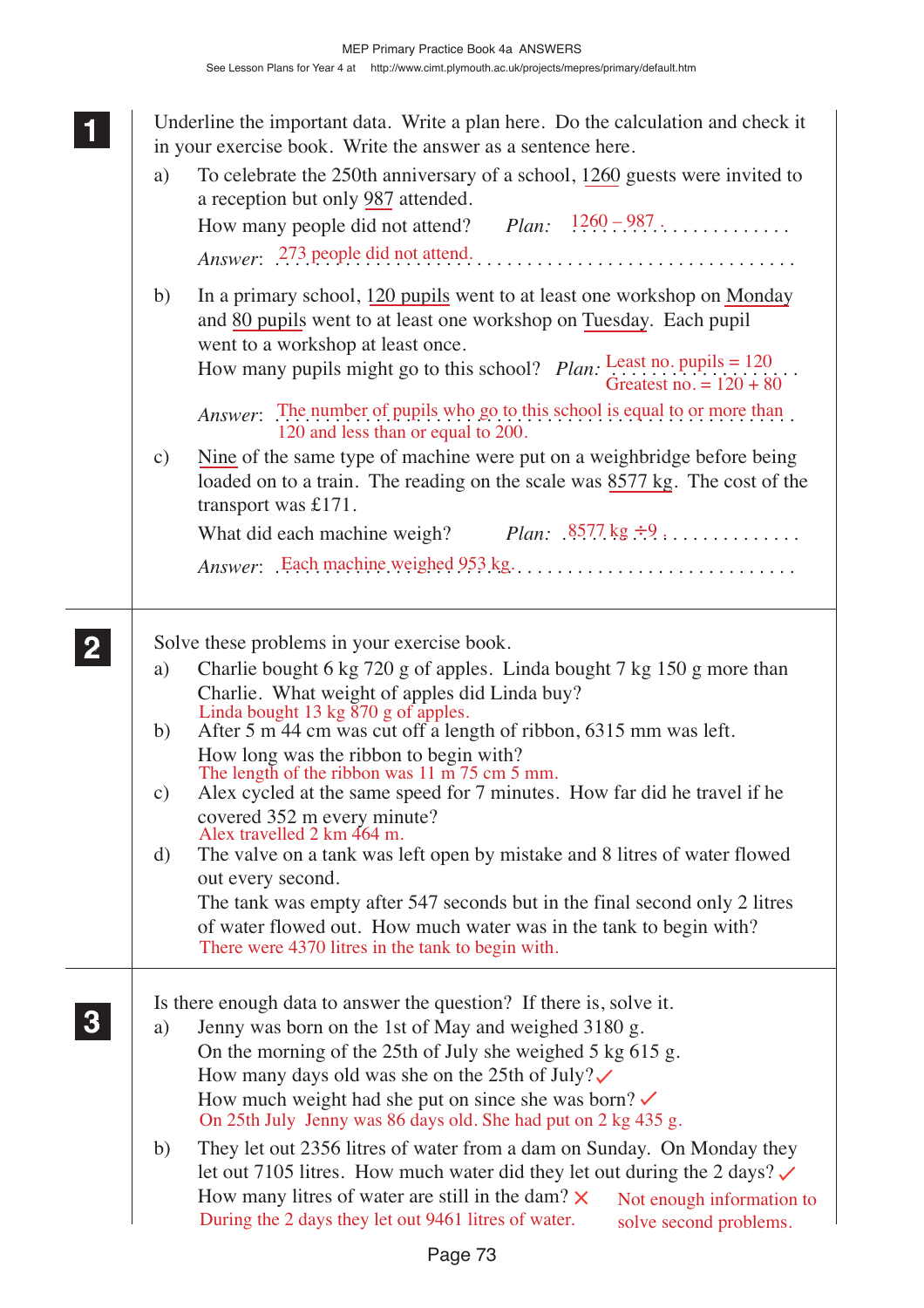Make a plan, estimate, calculate, check and write the answer in your exercise book.

- a) They put 3800 kg of meat into each of two vans. Then they put an extra 1600 kg of meat into one van and took out 500 kg of meat from the other. How much more meat did one van carry than the other van? The first van carried 2100 kg more than the other.
- b) A lorry can carry, at most, 2100 kg of wood. How much wood could have been moved by the lorry after it has made 9 journeys? The lorry could have moved 18900 kg of wood.
- c) In an orchard, 8706 kg of apples and 6954 kg of pears were picked. The apples were put into nets which could hold 8 kg each. The pears were packed into boxes which could hold 6 kg each. They filled 876 nets of apples and 876 boxes of pears. Which fruit did they have more of left over? How much more? They had the same quantity of each fruit left over. (1698 kg)
- d) Leslie has saved £2856 and Ann has saved 6 times that amount. How much money does Ann have? Ann has £17136.
- e) Emma has £3756 in her bank account, which is 6 times the amount that David has. How much money is in David's bank account? David has £626 in his bank account.
- f) This month, Paul has earned £2145, which is 1 seventh of the amount that he had in his bank account at the beginning of the month. How much did he have in his bank account at the beginning of the month? Paul had £15015 in his bank account at the beginning of the month.
- g) Chris had saved £16 247. He spent 1 seventh of it on a holiday.
	- i) How much money did he spend on his holiday? Chris spent £2321.
	- ii) How much money does he have left? Chris has £13926 left.
- h) A motorcyclist covered 11 064 m in 8 minutes. A cyclist covered 2290 m in the same time. How much further did the motorcyclist travel than the cyclist? The motorcyclist travelled 8 km 774 m further.

**2 22 22**

**1 11**

Write T in the box if you think the statement is true and F if you think it is false.

| a)              | 20 cl of sugar weighs the same as 20 cl of flour.                                      | F |
|-----------------|----------------------------------------------------------------------------------------|---|
| b)              | 1 litre of water weighs the same as 1 litre of flour.                                  | F |
| $\mathcal{C}$ ) | 1 kg of salt takes up less space than 1 kg of sugar.                                   |   |
| d)              | 1 kg of flour weighs more than 1 kg of salt.                                           | F |
| e)              | A 10 cm cube made from wood takes up less space<br>than a 10 cm cube made from marble. | F |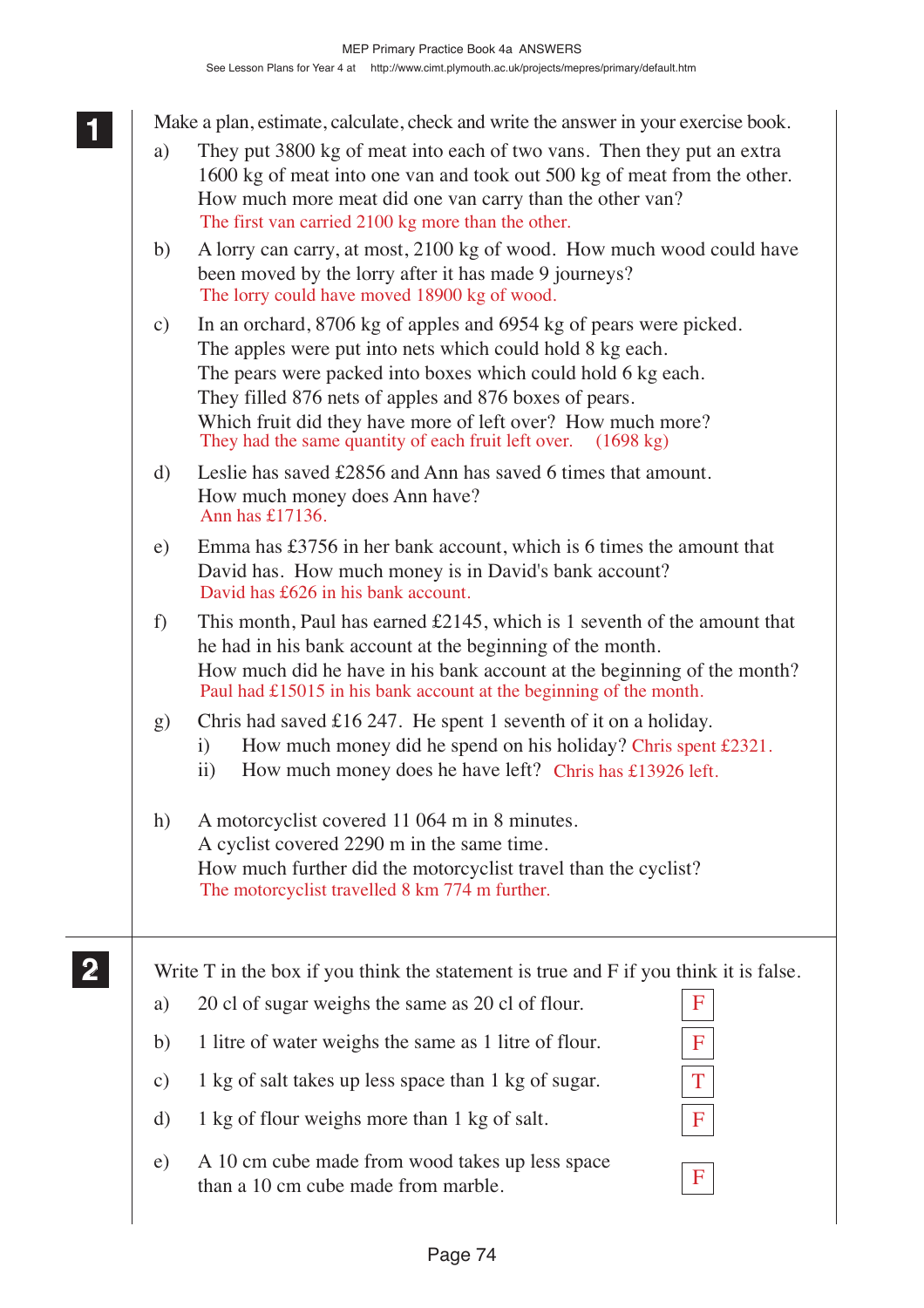| Do the calculations.                                                                                                                                       |
|------------------------------------------------------------------------------------------------------------------------------------------------------------|
| $2 \text{ km } 740 \text{ m} + 3 \text{ km } 38 \text{ m} = .5 \text{ km } .778 \text{ m}$<br>a)                                                           |
| b)                                                                                                                                                         |
| 1 hour 25 minutes + 2 hours 45 minutes = $.4$ hours 10 minutes<br>$\mathbf{c})$                                                                            |
| 4 hours 5 minutes – 2 hours 20 minutes = $.1$ hour 45 minutes<br>d)                                                                                        |
| $(2 \text{ litres } 450 \text{ ml}) \times 2 = .4 \cdot \frac{4 \text{ litres } 900 \text{ ml}}{1000 \text{ ml}}$<br>e)                                    |
| $(4 \text{ litres } 50 \text{ ml}) \div 3 = .1 \text{ litre } 350 \text{ ml} \dots \dots \dots \dots \dots \dots \dots \dots \dots \dots$<br>f)            |
| $(2 \text{ hours } 43 \text{ minutes}) \times 2 = .5 \text{ hours } 26 \text{ minutes} \dots \dots \dots \dots \dots \dots$<br>g)                          |
| $(3 \text{ hours } 18 \text{ minutes}) \div 2 = .1 \text{ hour.}39 \text{ minutes} \dots \dots \dots \dots \dots \dots \dots$<br>h)                        |
|                                                                                                                                                            |
| Fill in the missing signs. $(\ge, \le, =)$                                                                                                                 |
| a) 3060 (> 3006 b) 80 (< $\geq$ 8000 ÷ 10 c) 21 306 (= 21 406 – 100                                                                                        |
|                                                                                                                                                            |
| d) 476 × 2 $\left(\right)$ 320 × 3 e) 32 178 $\left(\right)$ 22 178 + 1001 f) 8.5 $\left(\right)$ 9 - $\frac{1}{2}$                                        |
|                                                                                                                                                            |
| An open-air concert was attended by 2569 people. The organisers had sold 1360<br>adult tickets, 226 children's tickets and the rest were sold to students. |
| How many students could have attended the concert?<br>a)                                                                                                   |
| 983 students could have attended the concert.<br>If they actually sold 1100 student tickets, how many people were unable to<br>b)                          |
| get to the concert?                                                                                                                                        |
| 117 people were unable to attend the concert.                                                                                                              |
|                                                                                                                                                            |
| Fill in the missing numbers.                                                                                                                               |
| $2000 +$<br>$= 2050$<br>50<br>$3000 + 400 +$<br>$= 3480$<br>b)<br>a)<br>80                                                                                 |
| 2000<br>$886 -$<br>$= 806$<br>$4066-$<br>$= 2066$<br>80<br>d)<br>$\mathbf{c})$                                                                             |
| $f$ )<br>$2000 +$<br>840<br>$+9 = 2849$<br>$6271-$<br>1886<br>$= 4385$<br>e)                                                                               |
| Write the numbers as Roman numerals.                                                                                                                       |
| 1305<br>2020<br>999<br>652<br>2001<br>b)<br>d)<br>a)<br>$\mathbf{c})$<br>e)                                                                                |
| <b>CMXCIX</b><br>MMI<br><b>MCCCV</b><br><b>MMXX</b><br><b>DCLII</b>                                                                                        |
| 1450<br>i) $586$<br>1263<br>2504<br>1108<br>j)<br>f<br>g)<br>h)                                                                                            |
| <b>MCDL</b><br><b>MCVIII</b><br>MMDIV<br><b>DLXXXVI</b><br><b>MCCLXI</b>                                                                                   |

Page 75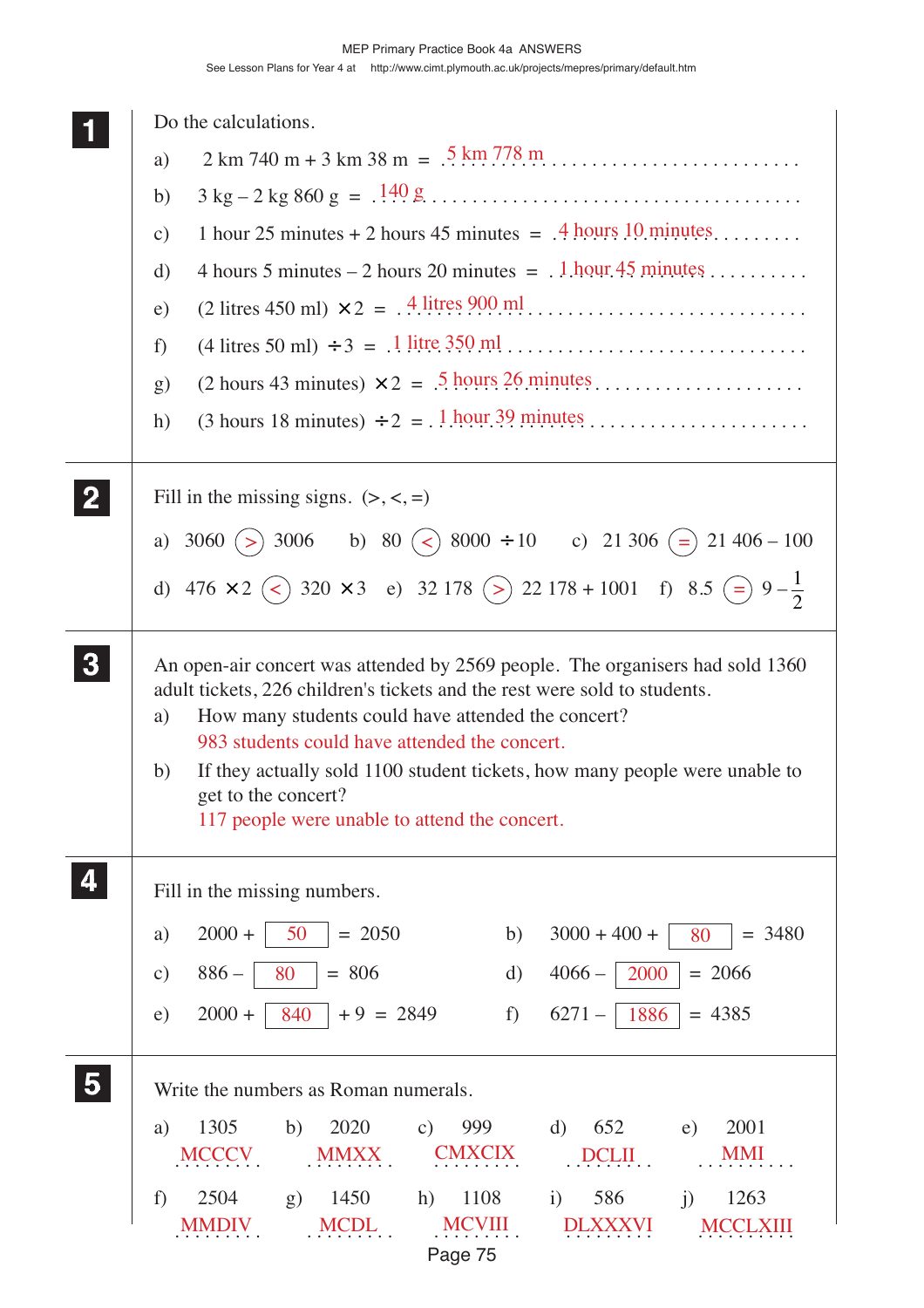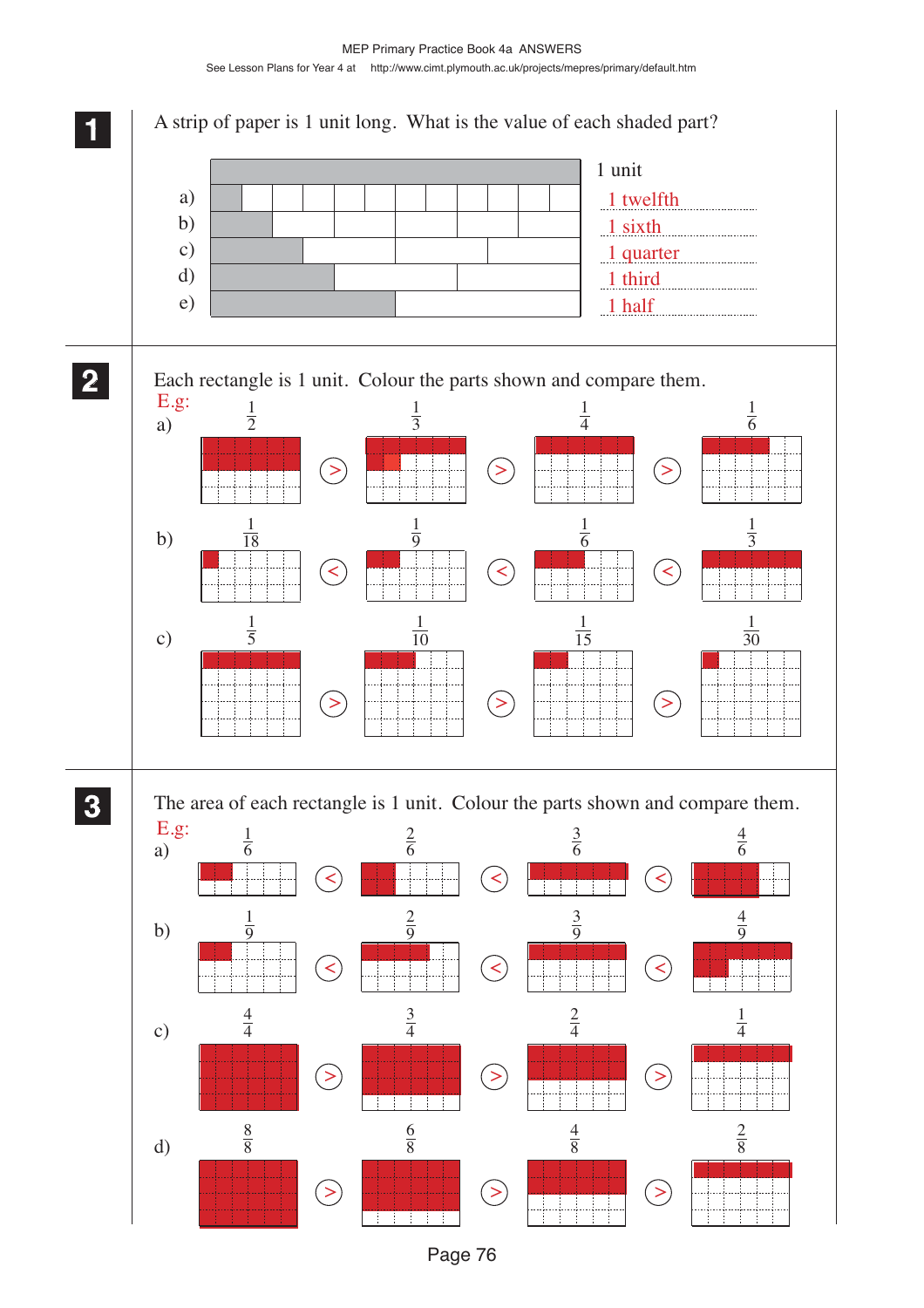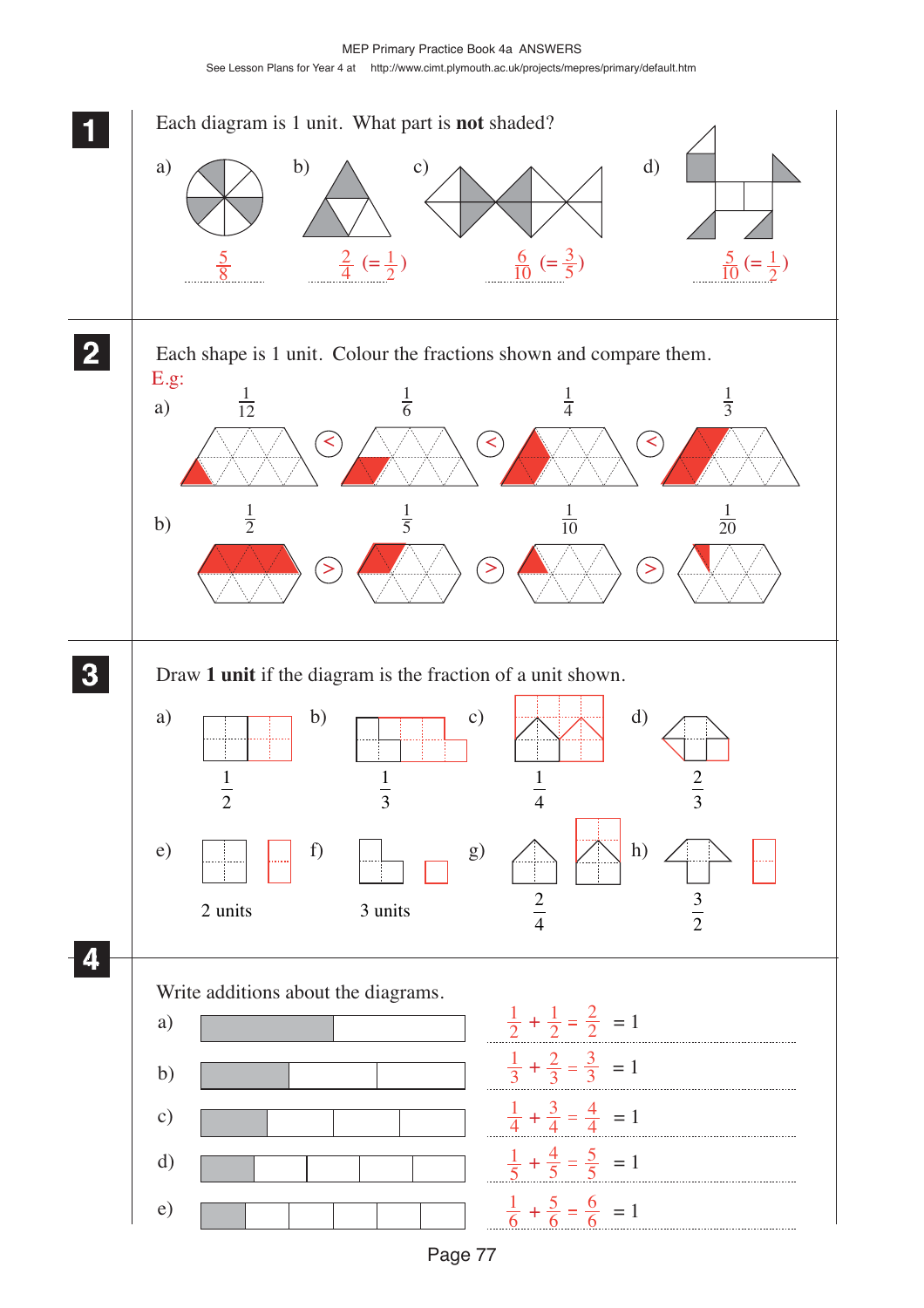**11** Each large square is 1 unit. What part of the unit is shaded? Is it more or less than 1 half, or equal to 1 half? Write the fraction and the missing sign. a) b) c) d) e) f)  $\frac{8}{16}$  =  $\frac{1}{2}$   $\frac{6}{16}$  <  $\frac{1}{2}$   $\frac{7}{16}$  <  $\frac{1}{2}$   $\frac{10}{16}$  >  $\frac{1}{2}$   $\frac{9}{16}$  >  $\frac{1}{2}$   $\frac{8}{16}$  = **22** Each shape is 1 unit. Colour the fraction shown above each unit.  $\frac{1}{2}$  $a)$   $\frac{1}{3}$  $b)$   $\frac{4}{10}$  $\frac{10}{10}$ c)  $\frac{2}{10}$  10 a) to c): configuration of shapes coloured may vary; the number of squares/triangles coloured must be accurate. **33**  $\frac{1}{4}$   $\begin{array}{|c|c|c|} \hline 3 & 1 \\ \hline \end{array}$   $\begin{array}{|c|c|} \hline 1 & \hline 1 & \hline 1 & \hline 1 & \hline 1 & \hline 1 & \hline 1 & \hline 1 & \hline 1 & \hline 1 & \hline 1 & \hline 1 & \hline 1 & \hline 1 & \hline 1 & \hline 1 & \hline 1 & \hline 1 & \hline 1 & \hline 1 & \hline 1 & \hline 1 & \hline 1 & \hline 1 & \hline 1 & \hline 1 & \hline 1 & \hline$  $\frac{1}{2}$  |  $\frac{3}{2}$  |  $\frac{1}{2}$  $\frac{1}{2}$   $2\frac{3}{4}$  V Join up each fraction to the matching point on the number line. 0 1 2 3 4 **44**  $\frac{1}{2}$  litre =  $\boxed{50}$  cl =  $\boxed{500}$  ml  $\frac{1}{5}$  litre =  $\frac{50}{5}$  cl =  $\frac{500}{5}$  ml  $\frac{1}{5}$  litre =  $\frac{20}{5}$  cl =  $\frac{200}{5}$  ml  $\frac{5}{2}$  litre =  $\boxed{250}$  cl =  $\boxed{2500}$  ml  $\frac{1}{10}$  litre =  $\boxed{10}$  cl =  $\boxed{100}$  ml  $\overline{250}$  cl =  $\overline{2500}$  ml  $\frac{1}{10}$  litre =  $\overline{10}$  cl =  $\overline{100}$   $\frac{3}{10}$  litre =  $\boxed{30}$  cl =  $\boxed{300}$  ml  $\frac{1}{100}$  litre =  $\frac{30}{100}$  cl =  $\frac{300}{300}$  ml  $\frac{1}{100}$  litre =  $\frac{1}{10}$  cl =  $\frac{1}{10}$  ml litre =  $\boxed{8}$  cl =  $\boxed{80}$  ml  $\frac{70}{100}$  litre =  $\boxed{70}$  cl =  $\boxed{700}$  ml 8 | cl = | ml  $\frac{10}{100}$  litre =  $70$  | cl =  $700$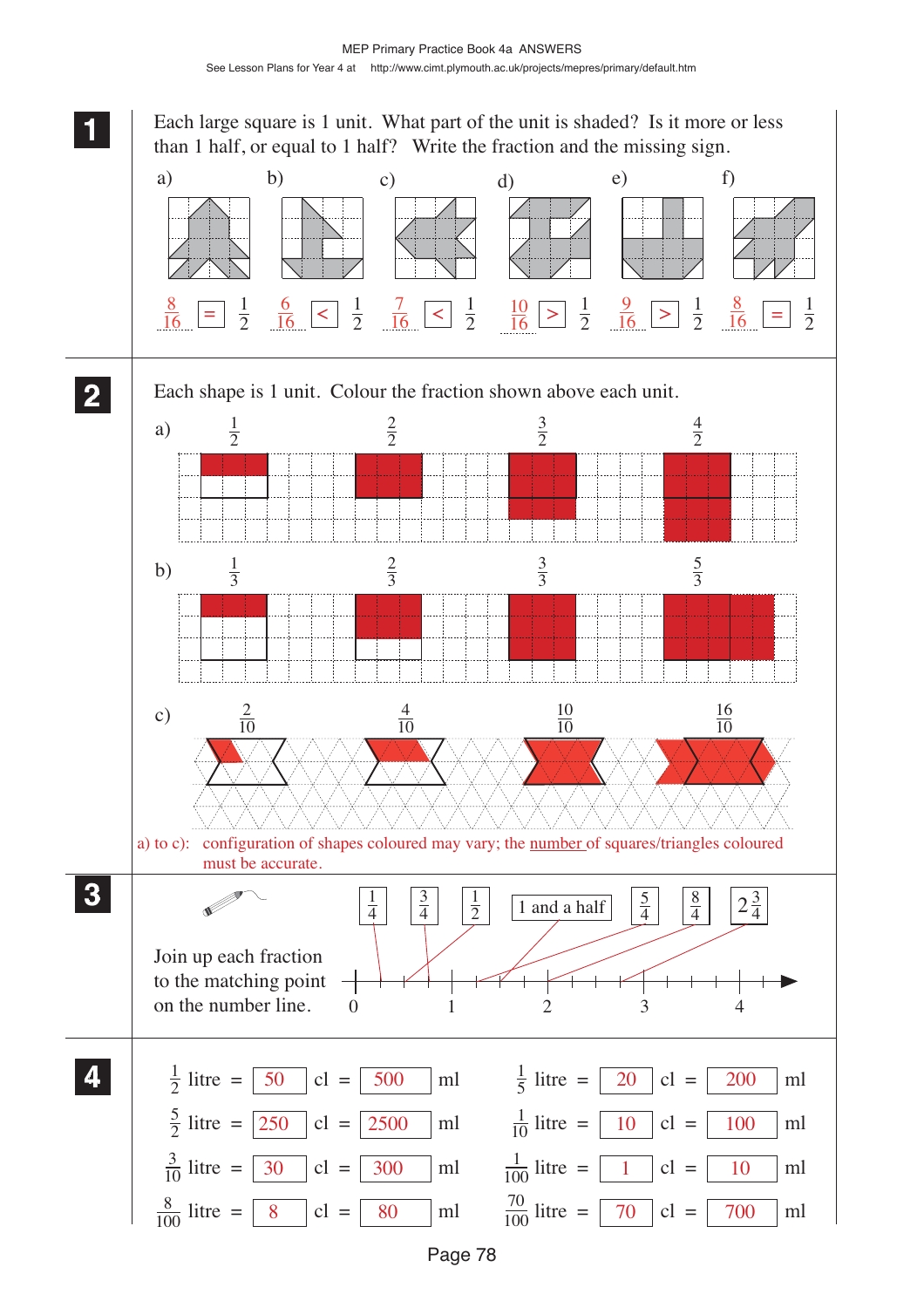**11** Each hexagon is 1 unit. What part of the unit is shaded? Is it more or less than 2 thirds, or equal to 2 thirds? Write the fraction and the missing sign. a) b) c) d) e) f)  $=$   $\frac{2}{3}$   $\frac{52}{24}$   $\geq$   $\frac{2}{3}$   $\frac{52}{24}$   $\leq$   $\frac{2}{3}$   $\frac{12}{24}$   $\geq$   $\frac{2}{3}$   $\frac{1}{24}$   $\geq$   $\frac{2}{3}$   $\frac{1}{24}$   $\geq$  **22** Write the fraction marked by each dot below the number line. a)  $1\frac{1}{4}$  2  $2\frac{1}{2}$   $0 \frac{1}{9}$   $\frac{5}{9}$   $1 \frac{1}{4}$   $2 \frac{1}{2}$   $3$  $2\frac{1}{2}$  b)  $1\frac{1}{2}$   $2\frac{1}{2}$  $\frac{1}{2}$  2  $2\frac{1}{2}$  0  $\frac{1}{2}$  1  $1\frac{1}{2}$  2  $2\frac{1}{2}$  3 c) 0  $\frac{2}{3}$  1  $1\frac{1}{3}$   $1\frac{2}{3}$  2  $2\frac{2}{3}$  3  $2\frac{2}{3}$  d)  $1\frac{6}{10}$  $\frac{1}{10}$   $\frac{1}{2}$   $11\frac{1}{10}$   $\frac{6}{10}$  2  $2\frac{3}{10}$   $0\frac{1}{10}$   $\frac{1}{2}$   $11\frac{1}{10}$   $1\frac{0}{10}$   $2\frac{25}{10}$  3 **33** Each rectangle is 1 unit. Colour the fraction of the unit shown.  $\frac{3}{4}$ a) i)  $\frac{3}{1}$  ii)  $\frac{4}{5}$  b) i)  $\frac{5}{1}$  ii) a) to c): configuration of shapes coloured may vary; the number of squares coloured must be accurate. **44** Change the quantities. Fill in the missing numbers. a)  $\frac{1}{2}$  kg =  $\boxed{500}$  g  $\frac{3}{2}$  kg =  $\boxed{1500}$  g  $\frac{1}{4}$  kg =  $\boxed{250}$  g  $\frac{1}{10}$  kg =  $\boxed{100}$  g  $\frac{1}{5}$  kg =  $\boxed{200}$  g  $\frac{3}{5}$  kg =  $\boxed{600}$  g  $\frac{1}{100}$  kg =  $\boxed{10}$  g  $\frac{75}{100}$  kg =  $\boxed{750}$  g b)  $\frac{1}{2}$  km =  $\boxed{500}$  m  $\frac{3}{2}$  km =  $\boxed{1500}$  m  $\frac{3}{5}$  km =  $\boxed{600}$  m  $\frac{1}{10}$  $\frac{3}{500}$  m  $\frac{3}{2}$  km =  $\frac{1500}{1500}$  m  $\frac{3}{5}$  km =  $\frac{600}{600}$  m  $\frac{1}{10}$  km =  $\frac{100}{100}$  m  $\frac{4}{10}$  km =  $\boxed{400}$  m  $\frac{3}{100}$  km =  $\boxed{30}$  m  $\frac{60}{100}$  km =  $\boxed{600}$  m  $\frac{523}{1000}$  km =  $\boxed{523}$  m